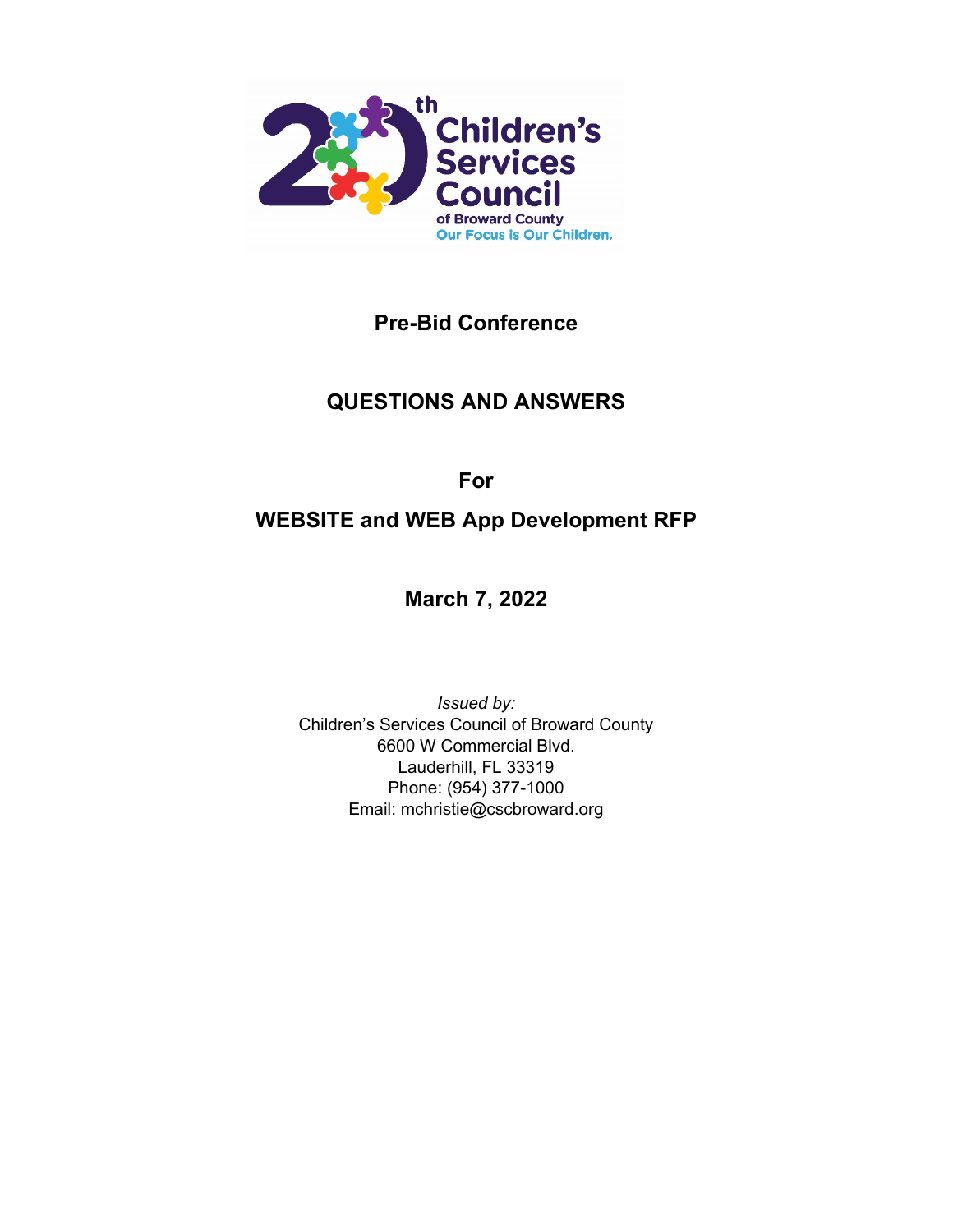The Pre-Bid conference for the **WEBSITE & WEB APP DEVELOPMENT** RFP began at 2:00 p.m. on Monday February 28, and closed at approximately 3:00 p.m.

Mr. Marlando Christie and Mr. Andrew Leone gave prospective proposers a brief overview of CSC and highlighted key points within the RFP. All answers will be posted as noted in the RFP. They informed the audience that the interview is tentatively scheduled for March 28-31, 2022, for the top three proposals and the proposers will be notified of the exact day and time once all arrangements are made.

The following questions were asked during the conference or were submitted in writing by 4:00 p.m. on March 1, 2022.

# **QUESTIONS & ANSWERS**

#### **1. What tools/ technology are used in the current website?**

The site is built on Drupal. Third party tools used in our current website are Constant Contact, Nexus and Tableau.

# **2. Will preference be given to local vendors vs vendors out of state?**

No preference will be given to in state versus out of state vendors.

# **3. Do you prefer a Florida-based vendor?**

No preference will be given to a Florida based vendor.

# **4. Is the vendor expected to be onsite throughout the implantation and period of performance?**

No, the vendor is not required to be on site throughout the period of performance; however, it is expected that they will be available through other communication methods such as Teams or Zoom as necessary.

# **5. Who is the current vendor? How long have you been using the current vendor?**

Our current vendor is Taoti and has been working with CSC since 2017.

# **6. Is there a budget amount for the project? Have you established a budget range or maximum?**

No, currently there is not a set budget range or maximum amount.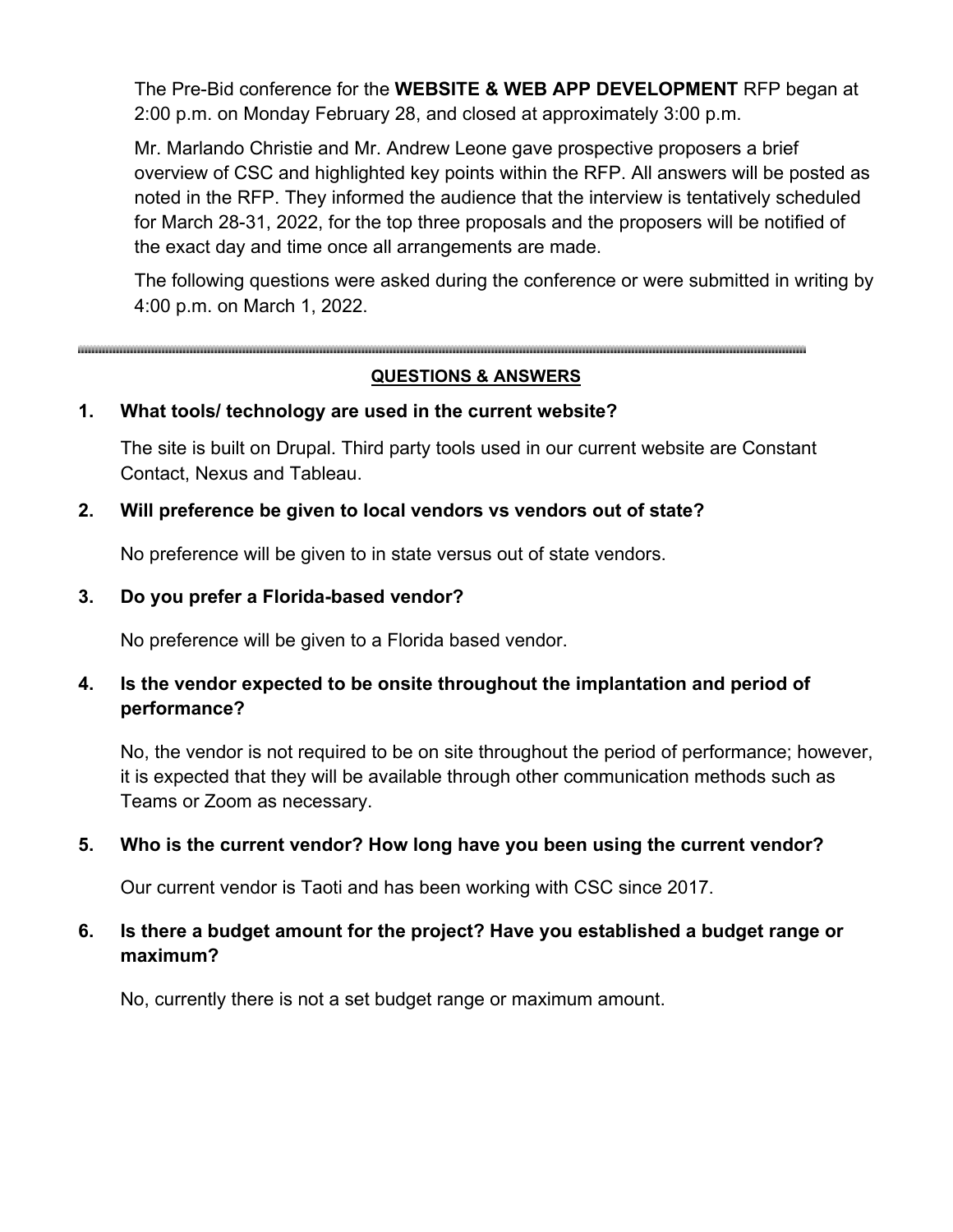# **7. What is driving the desire of a separate mobile app as opposed to users visiting the mobile website in browser?**

The new website will be designed for standard and mobile (responsive) website use. The need for a separate App system from giving the user the ability to personalize to app, review program locations and services provided, review formatted reports, receive push notifications of pertinent information, etc.

# **8. What are the public-facing usages of Tableau & Nexus on the current site?**

To provide interactive, graphic data to the community using Tableau and Nexus to view the reports.

# **9. Do you need any Government relevant experience?**

No government relevant experience is required.

# **10. Will you publish the answers in a document and post it on the RFP site?**

Yes, answers will be posted in CAPS. A link that will be provided on the CSC Website to login and retrieve the document.

# **11. After deployment to production environment and site is in use, will there be ongoing support and maintenance expected by the vendor?**

Yes: a separate maintenance agreement will be negotiated with website developer.

# **12. Can you provide the previous RFP from the last website rebuild?**

This document is provided as "Attachment 1".

# **13. How would you describe the key weaknesses of the existing search functionality?**

Current key weaknesses of the search functionalities include challenges with nomenclature, intuitiveness and Search Engine Optimalization (SEO).

# **14. Can you share an overview of the CSC documents library, its structure, and any other contents to be searchable?**

CSC's website is the portal where families, community members and providers go to get necessary information regarding all types of children's resources, as well as information specific to CSC. Users need to easily find documents or resources that they are looking for, whether it is data/reports, policies, procurement information, articles on children's issues, and the list goes on. Primary resource publications include: Annual Reports, Funded Program Directories, Family Resource Guides, Annual Performance Measurements, Annual Comprehensive Financial Reports, etc. Other important documents include official meeting packets, procurement items, news articles, community initiatives, etc.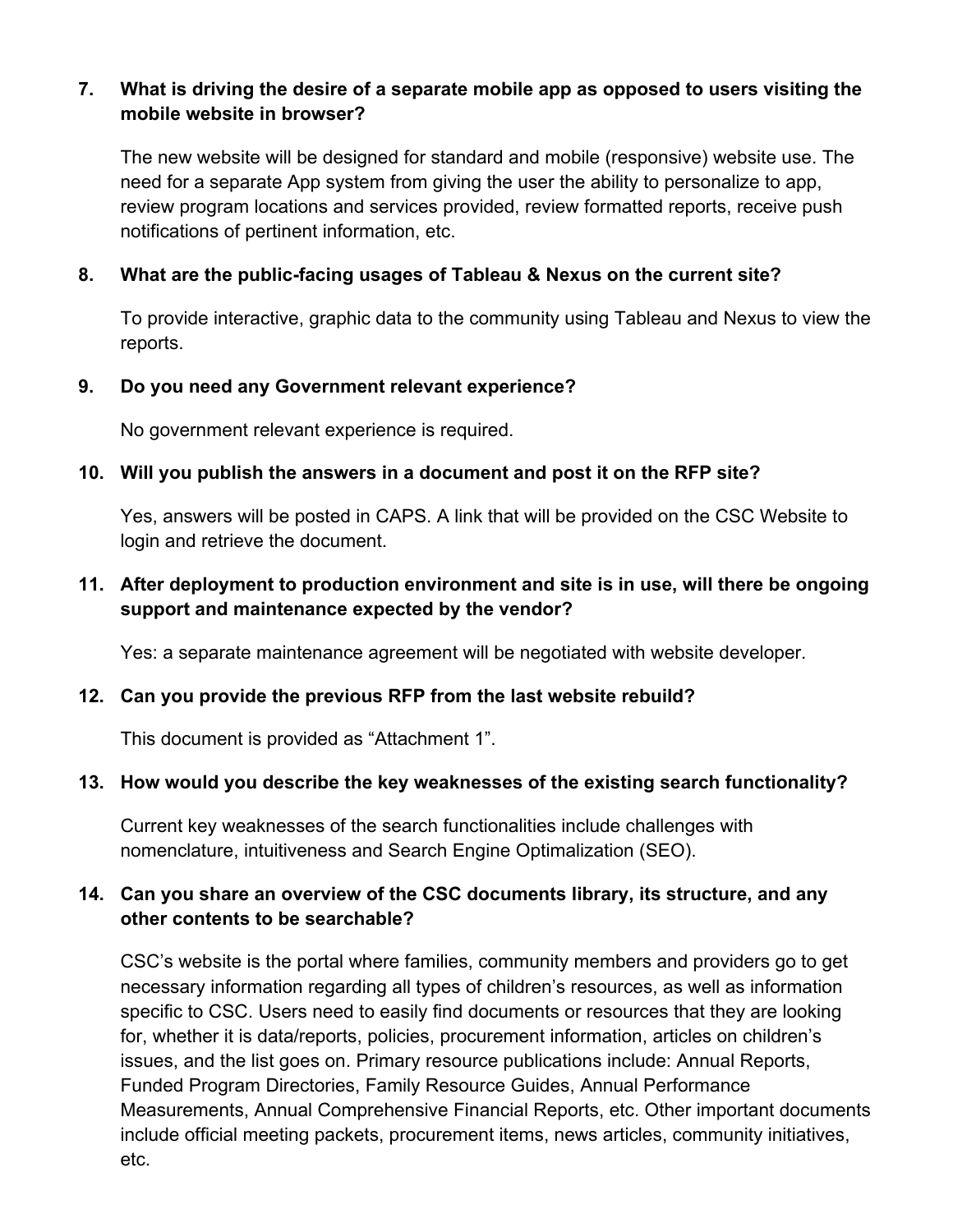**15. So, principally the contents of the website itself? (follow up question to above)**

Yes.

**16. Will there be rebranding needed (i.e., new logo, colors, etc.)**

No rebranding will be needed.

- **17. Kindly share whether there are dedicated project stakeholder teams within CSC to assist the selected vendors for the following activities. This will help us align our operating model accordingly.**
	- **1. Requirements Gathering**
	- **2. Steering Committee**
	- **3. Delivery Signoffs**
	- **4. Change Management**

The project sponsor team is comprised of senior executive staff with other stakeholder teams to be added when needed. It is important to CSC that community members be involved and that their voice be included in this process when navigating the website.

**18. Regarding service delivery, is it mandatory to have both project management and development teams based out of onsite (US) completely? Or are you open to a blend of onsite (US) and offshore teams to deliver this project?**

The project management team must be based in the US.

**19. Does CSC have any preference for user story management, project progress and defect tracking tools? Or are you open to recommendations for the same?**

We have no preference and are open to suggestions.

**20. We conducted a quick analysis of the current CSC Broward website and noticed that it is developed using Drupal as the CMS. Can you let us know if there are any specific challenges or limitations related to the Drupal CMS?**

CSC staff have found Drupal to be challenging as it relates to in-house content management, and design flexibility.

**21. Are you facing any challenges or issues related to UI/UX design, device compatibility, responsiveness or accessibility with the current website?**

Yes, see responses above.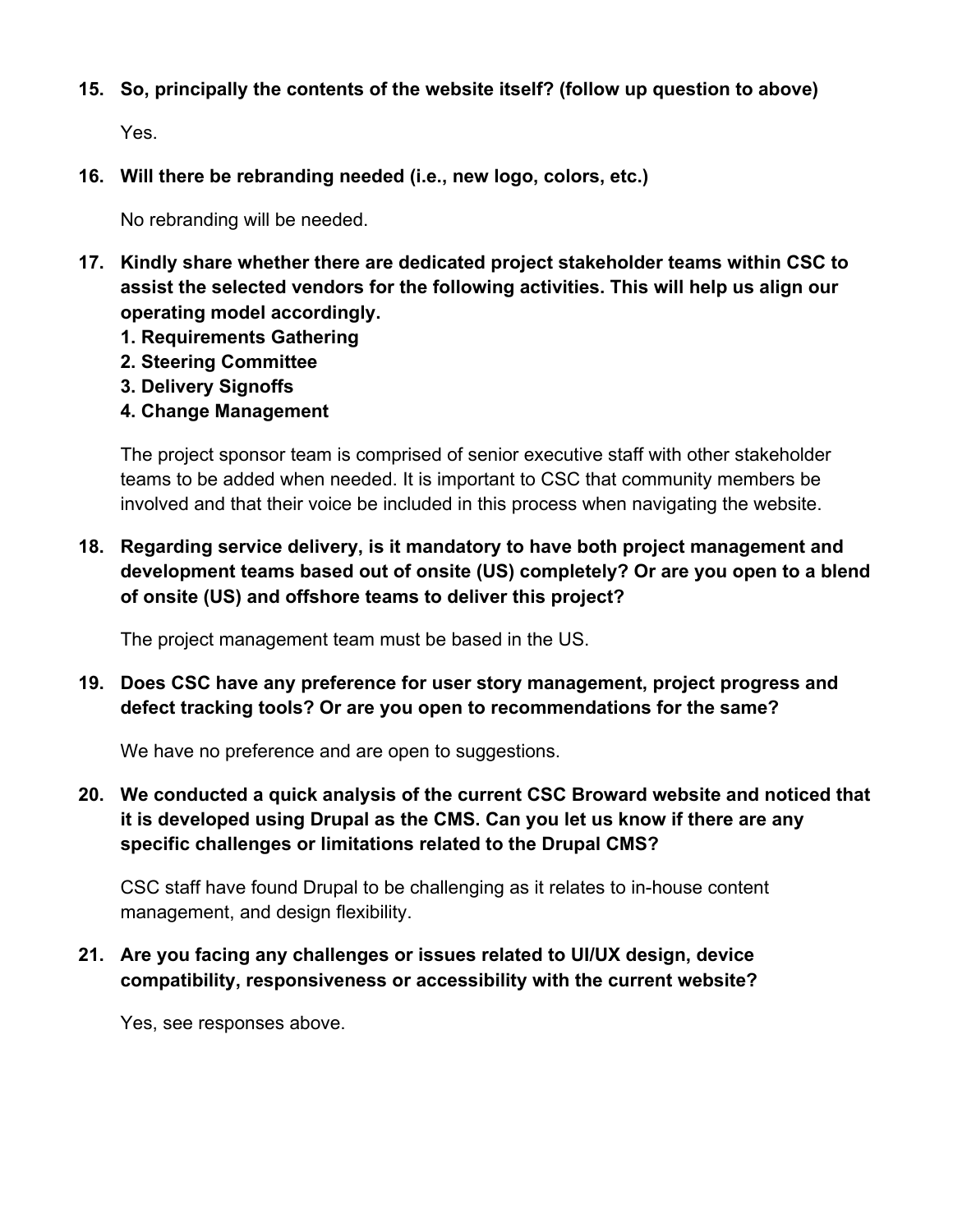# **22. What are the different types of information or data that a user can search for? Can you elaborate with an example?**

The typical CSC User uses the website in many different ways depending on what data or information that they are in need of at that time. It is important to CSC that all the data and information is easily retrievable and transparent to the taxpayers of Broward County. For example, families may wish to research an article on child safety, or a funded provider may want to review a policy or procedure related to their funding. Prospective applicants may need to review data related to an upcoming procurement and the taxpayer may wish to see how their funds are being used. The examples are too numerous to list, but the one common thread is that it needs to be easy to search and find whatever it is the User is looking for.

# **23. Can you provide details of different user types who typically access the CSC Broward website? (eg. visitors, charities, service providers, etc.) Please elaborate on features on the website that each user category can access and interact with on the new website.**

As noted above, there are numerous CSC website Users such as families, community stakeholders, policymakers, service providers, etc. that use the website in a myriad of ways. As this section is developed, it is important that community stakeholders be included in the conversation of how they use the website, what they wish to see, and how they wish to retrieve the information.

# **24. Can you elaborate on the features and services accessible to users only through registration / sign-up and sign-in on the website? If yes, please elaborate. (eg, training, nexus portal, etc.)**

To be informed of future events and trainings, users must sign up to be added to the CSC mailing list in Constant Contact. Additionally, to access the Nexus portal (SAMIS, CAPS), users must register.

**25. What are the language localization requirements for CSC Broward website? We noticed Spanish and Creole translation is already available on the current website. Kindly share any additional languages that need to be considered.**

Portuguese, in addition to the two listed above.

# **26. Should the new website be integrated with any external sites, systems or databases? If yes, please provide details of each external system that needs to be integrated with the new website.**

Yes. CSC has a proprietary system named SAMIS, hosted on AWS. Data from SAMIS will be used to drive the information on the tableau dashboards. CSC's training site should also be integrated to this website.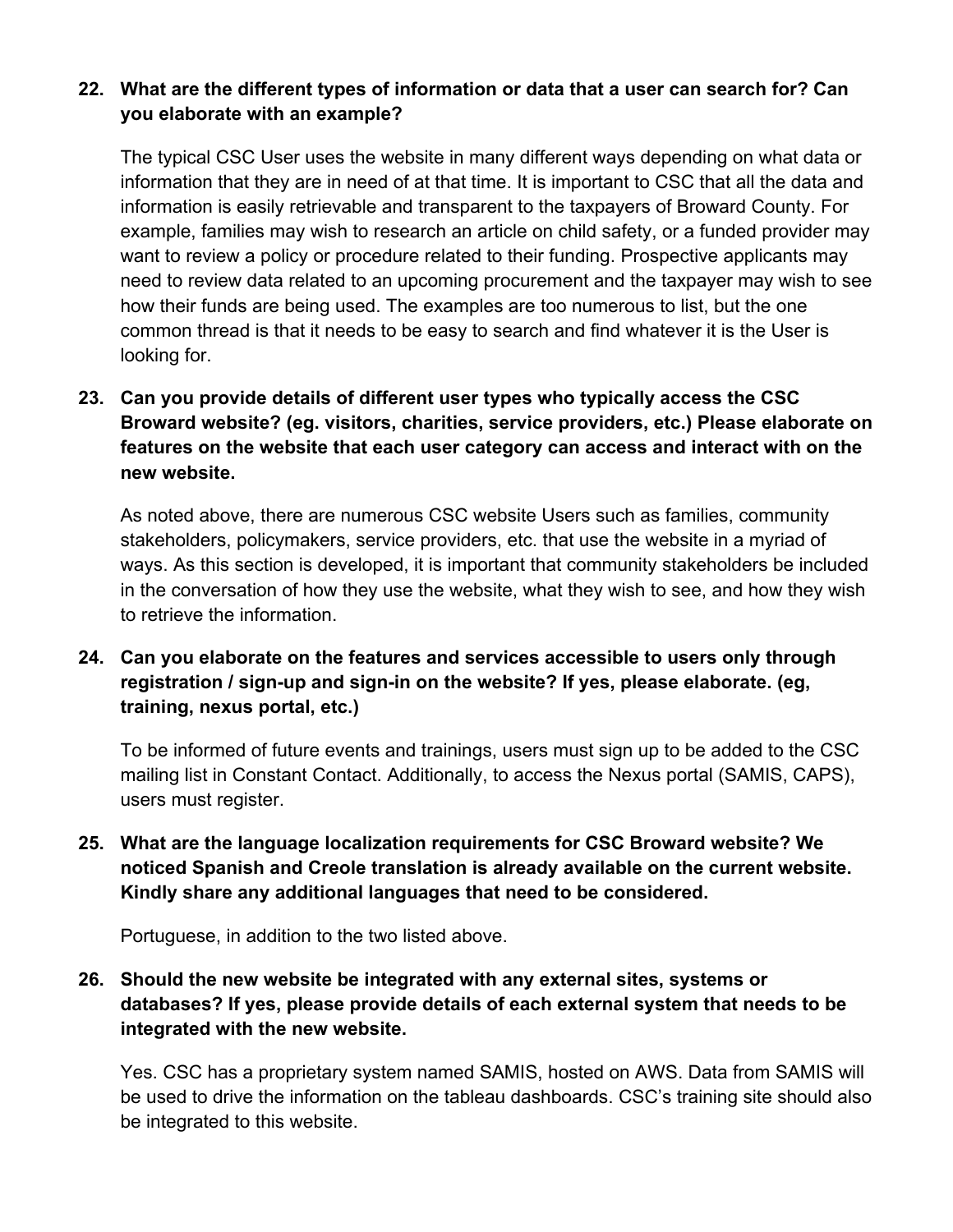**27. Can you help us understand the data migration requirements for the new website? Is the current website connected to any external database? If yes, kindly provide details on the data that needs to be fetched and made available on the new website?**

Yes, all content in the current site must be migrated and updated to the new design implementation.

There are no current external database connections, but provisions should be made for connection on the new site.

**28. Regarding hosting requirements, most of the CMS platforms offer managed hosting solutions. We understand that scalability of bandwidth and storage is a key requirement. However, are there any compliance or regulatory requirements that the hosting platform or infrastructure need to be compliant with? If yes, is CSC open to hosting the website and CMS on cloud?**

The site must be ADA compliant, and CSC is open to a cloud hosting CMS solution.

**29. Can you ask your current web developer what CMS platform they are using for the website and/or what products the website was built using?**

The current CMS platform used is Drupal.

**30. Can you share the info listed below?**

# **a. Count and types of internal users that need to interact with the back end of the current and new website**

Approximately 6-10 users

**b. Any usage stats/analytics of the current site**

We are currently using Google Analytics to view the site usage.

**c. Any other operations, finance, management, creative, and/or other tools that the new website app should or could be able to integrate with**

There are no specific integrations at this time, however, the app must be flexible enough to accommodate changes in the future.

**31. Are you able to provide any sample creative/art and/or data content and assets for proposal use? Especially any items that the Council or its team consider high priority or central to the brand and objectives.**

Changes are not being made to the website for the look, feel, and branding of the organization.

*32. Page 7 Connections to CSC's social media sites and other external systems."*

**Can you please specify the external systems which need to be connected with the site here?**

See previously answered responses.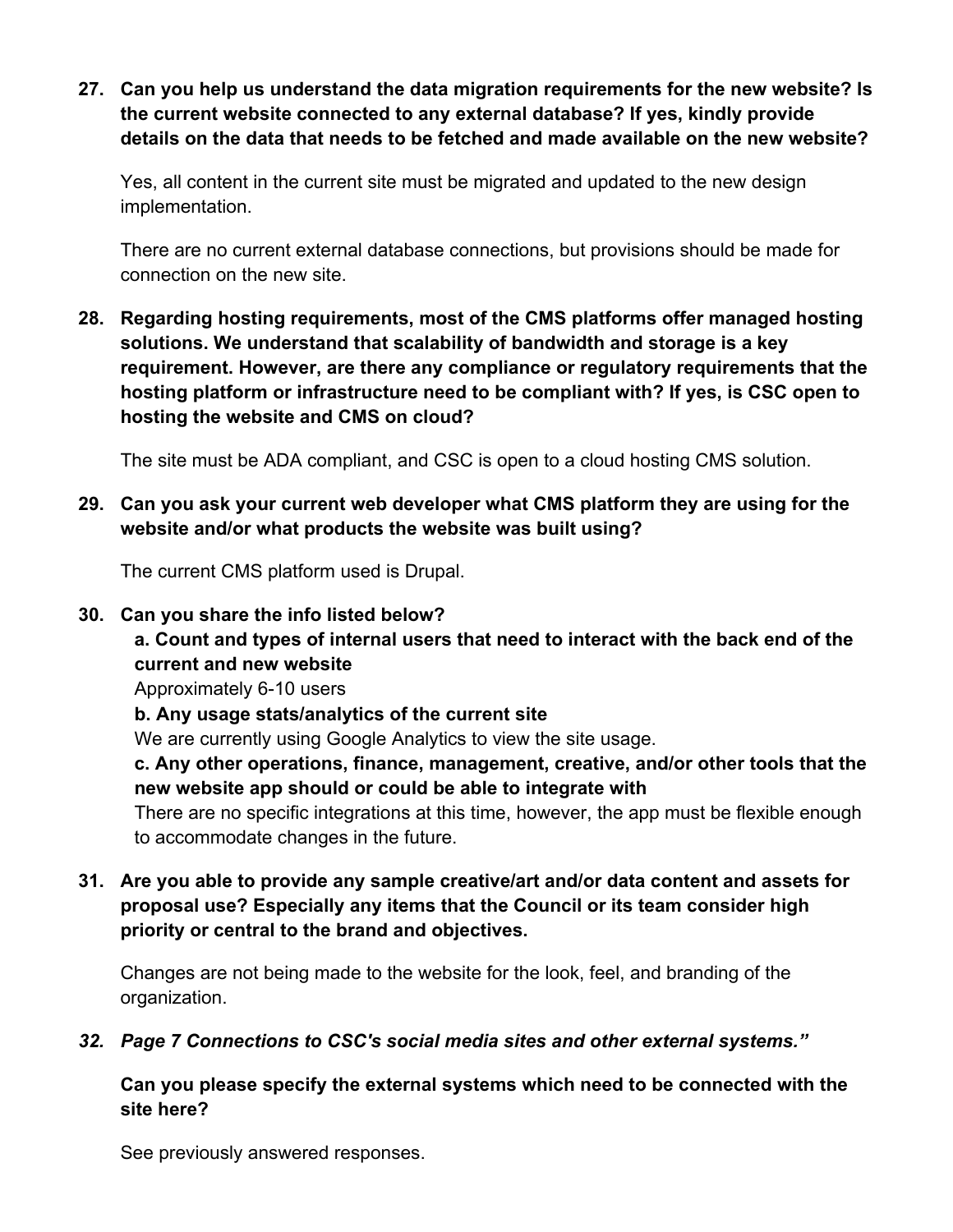*33. Page 7, Project Requirements>> Responsive, Creative Design. "5) Internal pages should be available in multiple styles and templates 6) Interchangeable Design/skin."*

**Please elaborate these points as in the extent of interchangeability of design should be for each page present in the site or do you like to change it based on carousels, banners, text, paragraphs and other specific areas present in site.**

As long as CSC stays within branding guidelines (color pallet, font selection, etc.) staff would like to have the flexibility to update any and all visuals on the site.

*34. Page 7, Project Requirements>> Advanced Search Engine Featuring,"2) Chatbot ", would you like to have a third-party integration of chatbot here or would you like to build this functionality in site from scratch.*

CSC has no preference as to whether the feature is built-in or a third party, as long as it can accomplish the same results.

*35. Page 7, Project Requirements>>Advanced Search Engine Featuring,"4) Animated placeholder text to give users terms/phrases they might search for, 6) Simple and advanced search options that allow users to be as specific and granular as possible",*

**Page 8, Project Requirements >>Content Management System Platform,"3) Design a fully functional and adaptive website & App." please elaborate these two points in more detail.**

- A. See previously answered responses.
- B. See previously answered responses.
- **36. From the app, do you mean mobile application? If yes, would you like to proceed with mobile app development in a native approach or hybrid approach?**

CSC would like a mobile application. The hybrid approach is preferred, so as not to maintain two app versions (Android and Apple).

**37. Page 8, Project Requirements >> Content Management System Platform,"***7) The site must provide multiple ways to view and export data from searches."*

**Kindly tell us the types and ways of data export which you have in consideration for the site.**

Providers should be able to export the data from dashboards and document libraries via Excel, CSV, tsv, XML, SPSS, Google Drive, pdf, user-submitted files, Tableau, JSON & open data protocol.

**38. Page 8, Project Requirements >> Content Management System Platform,"***11) Subscription sign-up page to allow users to sign-up for various email blasts (custom design sign-up form).***"**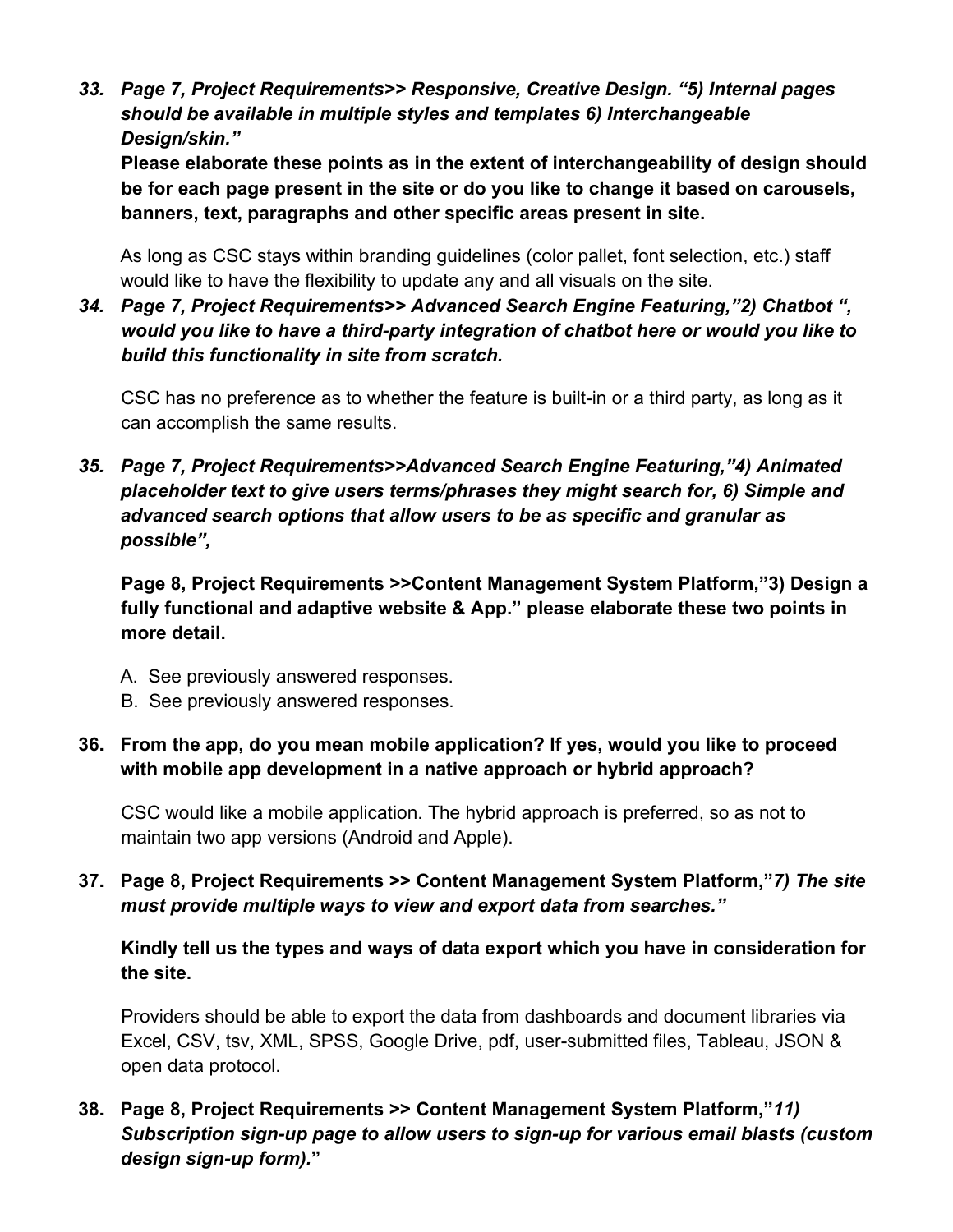# **Will the email notifications also need to be customized from the admin end?**

Yes, to the extent the third party (e.g. Constant Contact) requires.

**39. Would you like to have an editor in CMS from where you can create email templates and then send notifications accordingly to the subscribed users?**

Yes, CSC is currently using Constant Contact but open to a solution that offers flexibility.

**40. Page 8, Project Requirements >> Content Management System Platform,"***12) Reports showing broken links."*

# **Please confirm what you mean by broken links here.**

CSC is requesting a tool to perform a comprehensive auto crawl of the website to identify broken links and email the reports to CSC and the Vendor for remediation.

**41. Page 8, Project Requirements >> Americans with Disabilities Act (ADA) Compliance,***"1) Design and develop a site compliant with the ADA, HIPPA, and all regulatory bodies and standards.***" Can you specify all the regulatory bodies and compliances which need to be taken care of?**

Currently, Florida Sunshine Laws, public records requests, ADA & WCAG Compliance are the regulatory bodies and compliances that are required.

**42. Page 8, Project Requirements>>Analytics,** *"1) The site must be connected to Google Analytics as well as additional tracking tools may be implemented.***" Please specify the other tracking tools which you would like to implement with the site.**

Google and any other analytical tool that will provide a granular view and performance of the site.

**43. Page 8, Project Requirements>>Security, "***1) Work with CSC staff to ensure the highest security level, such as SSL certificates, encryption, and others.***" Do you need any additional security measures apart from the standard security protocol?**

The standard security protocols will suffice.

**44. Page 8, Project Requirements>>Language translation, "***1) The site must convert pages or articles created in other languages, maintaining faithfulness to accents and other diacritical marks.***" Kindly specify the name and number of languages which you would like to consider for translation of content of site. The primary language being English, would you provide us the content for other languages in site or would you like us to install Google Translator for support of other languages.**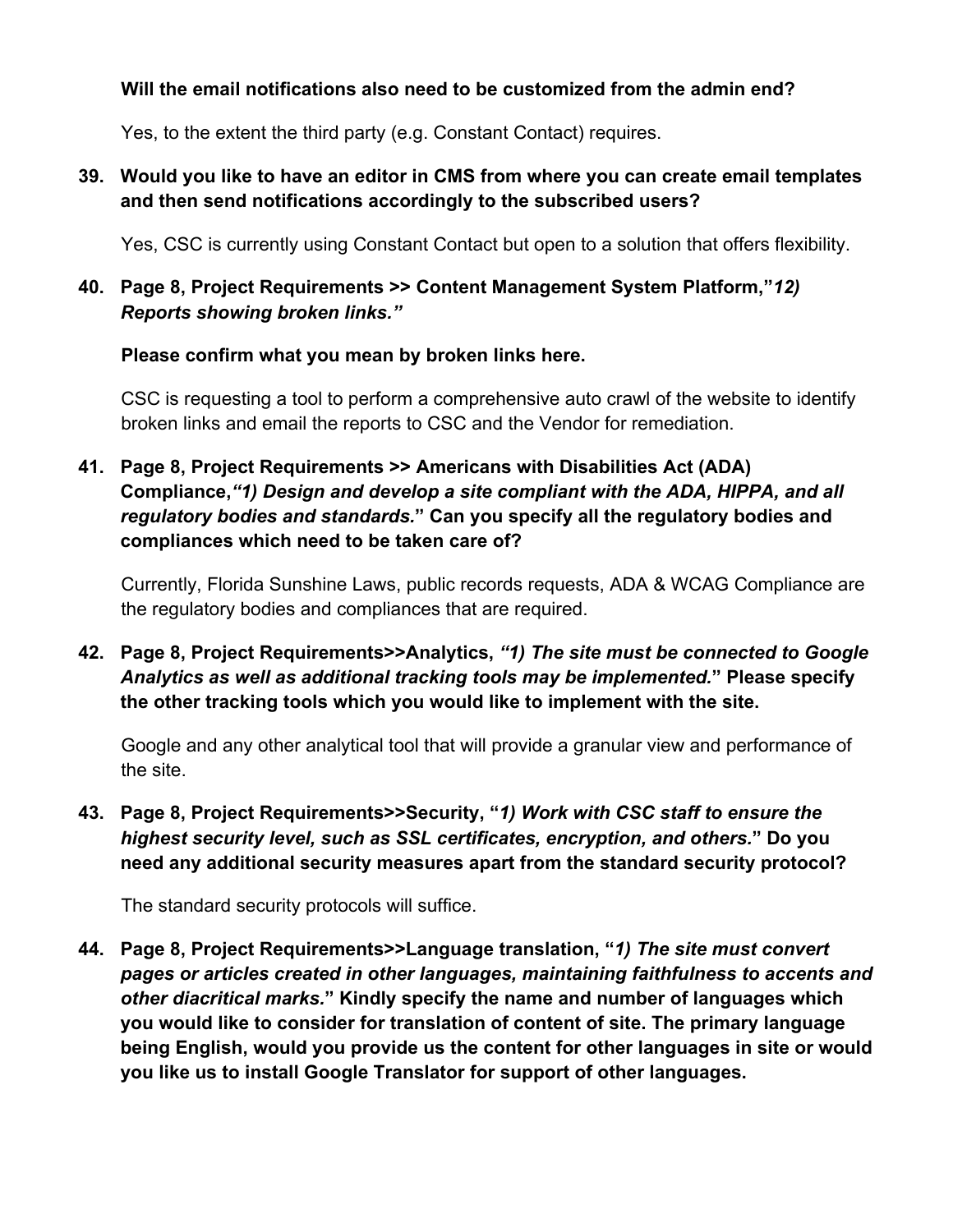CSC is cautious of using auto-translate programs as experience has shown the translation is not always accurate. CSC currently publishes materials translated and edited in-house in Spanish, Haitian Creole, and Portuguese. These are NOT auto translated. CSC is happy to consider any product on the market that can ensure the highest level of accuracy in translation.

# **45. Please specify the roles and responsibilities of all user types present inside the site. Will the front-end user be required to do registration and access content for the site?**

No, front end users will not need to register to access content. CSC is estimating that 2-3 staff will be content/design editors; and 4-6 staff will be content uploaders.

# **46. Can you please tell us the features which already exist in your current site and you would like to utilize the same in new development of website?**

Includes Auto URL redirect; Easy access to HTML; Simple insertion of photos and emails; alt text requirement for activation; notification of leaving CSC website.

# **47. https://www.cscbroward.org/**

# **Would you like to revamp this existing site or create a new site from scratch?**

The branding look and feel will remain the same with all other features such as functionality, searchability, etc, will need to change.

# **48. If we are creating a new site, will the data migration be present in scope. If yes, kindly provide us the size of data that needs to be migrated.**

All content in the present site must be migrated to the new site.

# **49. The existing website is built in Drupal CMS, would you like the creation of a new website in Drupal only or do you have any other preference.**

No, CSC would like another platform other than Drupal for in-house content/site management.

# **50. Do you need any additional security measures in specific apart from the standard security protocol?**

See previously answered responses.

# **51. Would you like to keep the existing URL structure to maintain SEO and analytics tags?**

Yes, in addition to improving what is currently in place.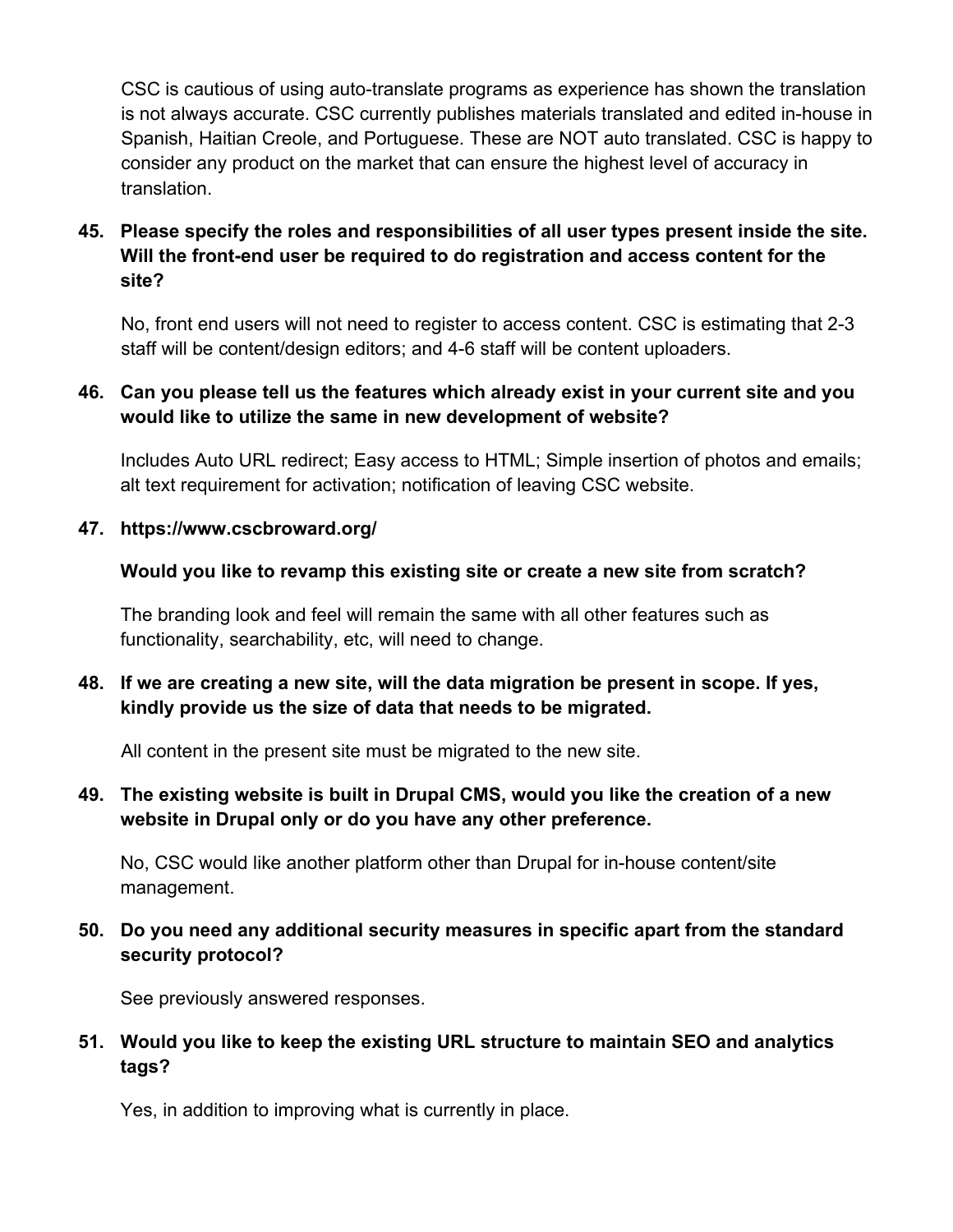# **52. Kindly tell us about your existing archival policy and the log retention policy.**

CSC uses a third party vendor, Archive Social.

# **53. Do you have any preference for hosting the website in a particular environment? Kindly confirm.**

No, CSC does not have a preference for hosting the website in a particular environment.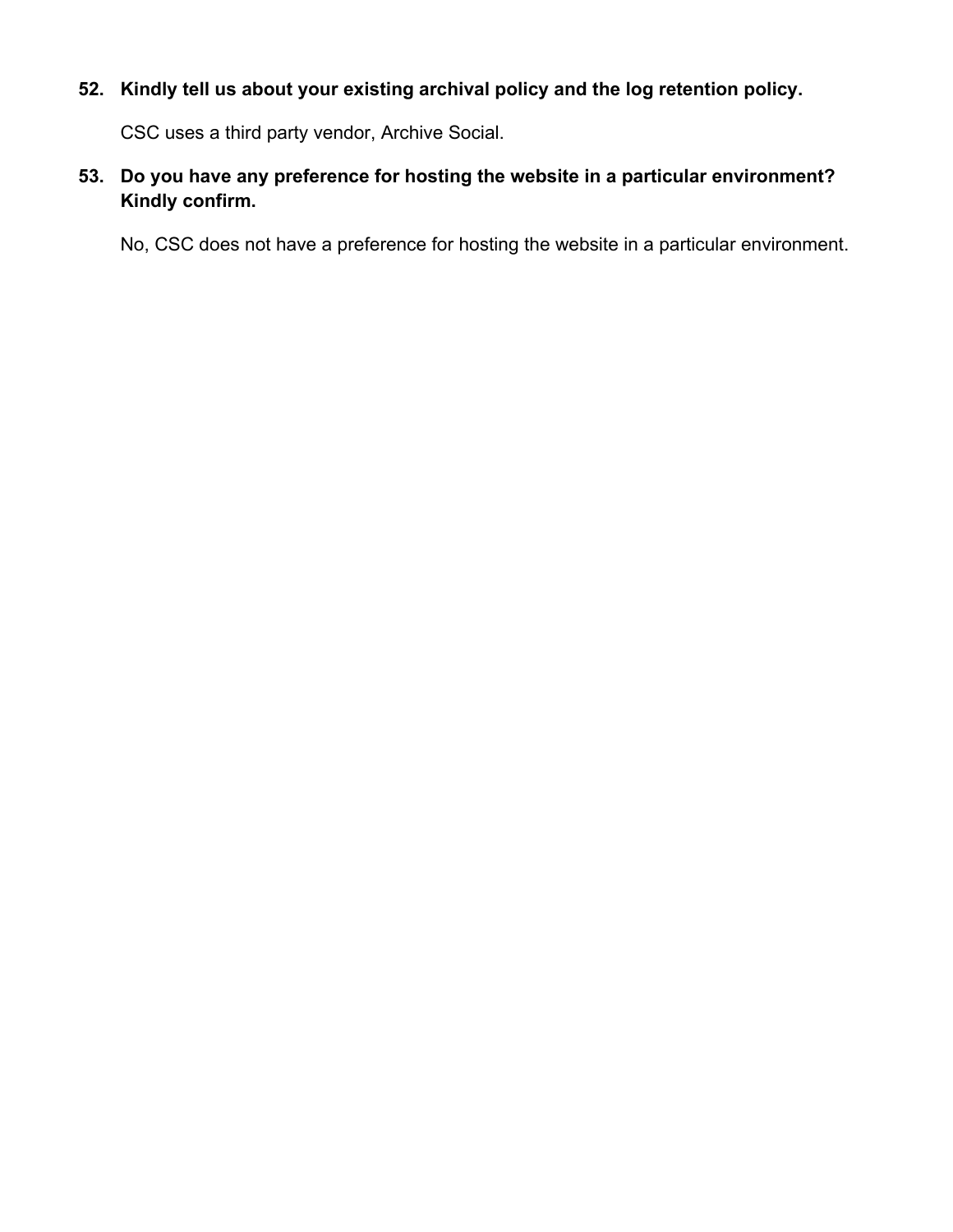Attachment 1



# **REQUEST FOR QUALIFICATIONS (#17-PAOD-RFQ-005)**

# **Communication and Outreach Consulting Services**

**Date Issued: August 22, 2016 Date Due: September 16, 2016; 12:00 Noon**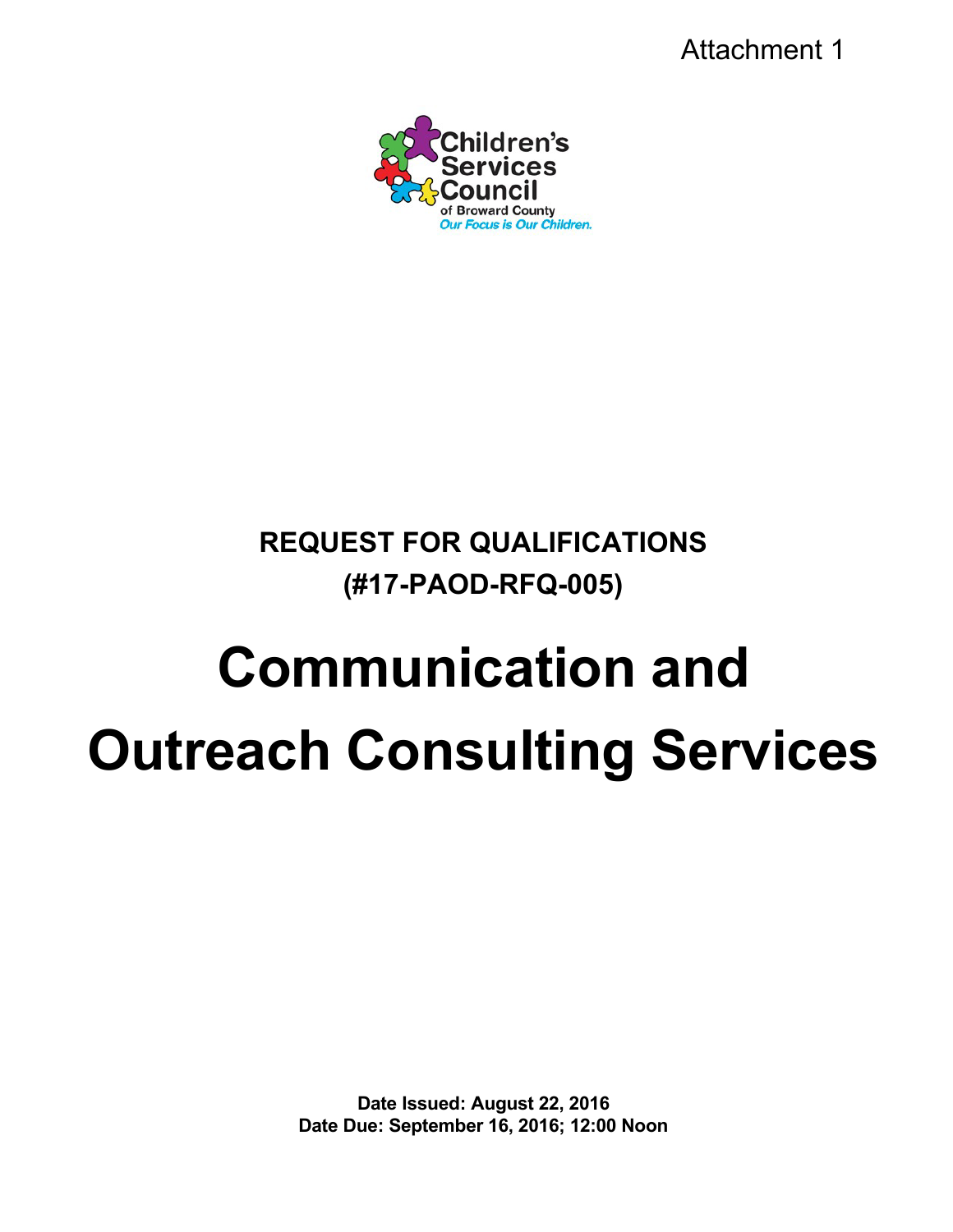# **Communication and Outreach Consulting Services 2016 RFQ**

# **TABLE OF CONTENTS**

#### Section I: Introduction

#### **Page Number**

|           | 3 |
|-----------|---|
| <b>B.</b> | 3 |
| $C_{1}$   | 3 |
| D.        |   |
|           |   |
| F.        |   |
| G.        |   |
| H.        |   |

#### Section II: RFQ Information

| A         |  |
|-----------|--|
| <b>B.</b> |  |
| $C_{1}$   |  |
| D.        |  |
| Е.        |  |

#### Section III: Term, Conditions and Other Requirements

| А.      |  |
|---------|--|
| B.      |  |
| $C_{1}$ |  |
| D.      |  |

#### Section IV: Instructions for Communications and Outreach Consulting Services

| A.             |  | 12 <sup>°</sup>      |
|----------------|--|----------------------|
| B <sub>1</sub> |  | $12 - 14$            |
|                |  | 15<br>16<br>20<br>21 |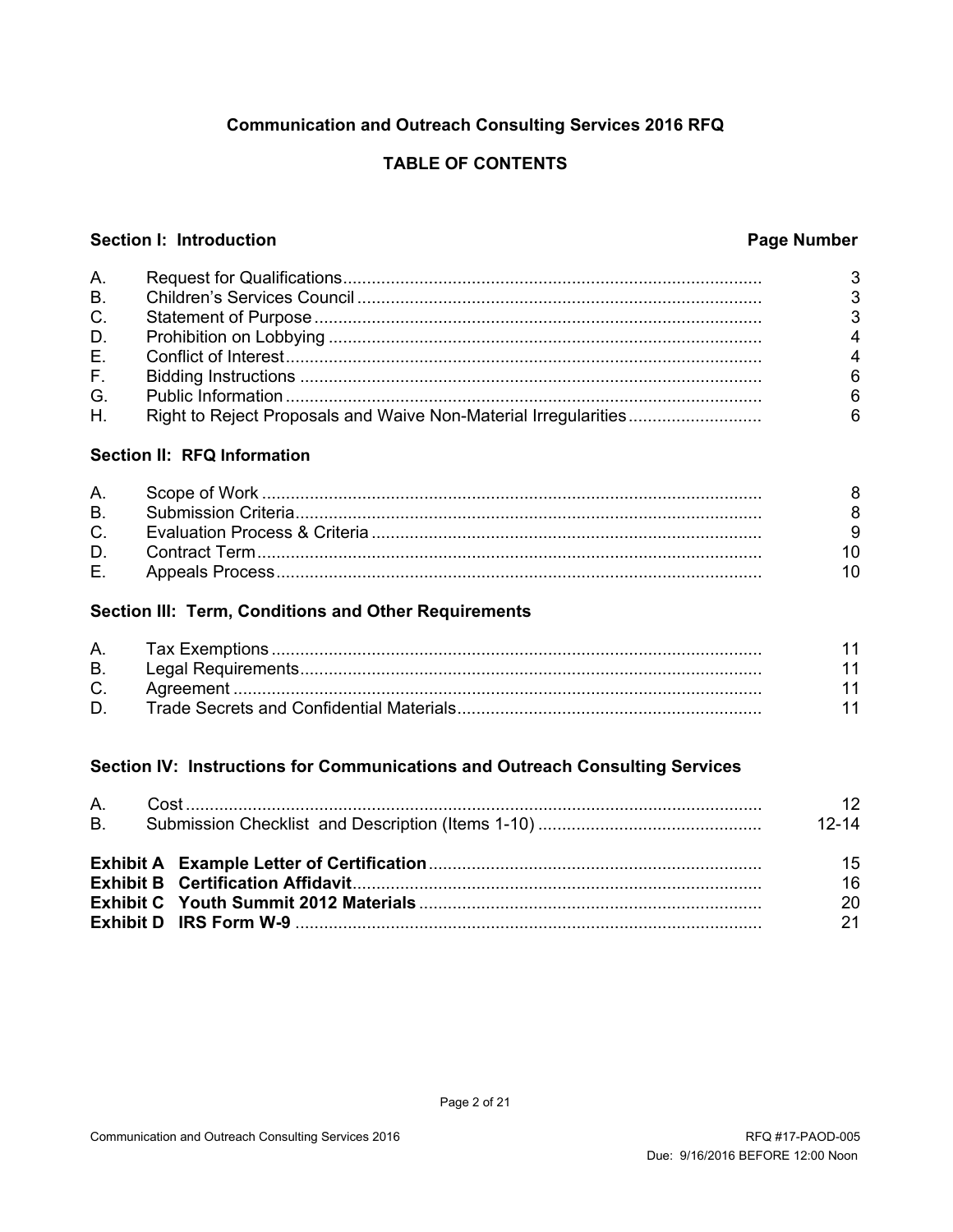# **SECTION I. INTRODUCTION**

#### **A. Request for Qualifications**

Children's Services Council of Broward County (CSC) is requesting qualifications from reputable vendors for development of a new communication and outreach plan, which the CSC will use to educate residents about CSC programs and services as well as community wide resources available for children and families in Broward County. The successful applicant will work closely with CSC staff to develop a comprehensive, strategic and innovative communication and outreach plan (the "Communication and Outreach Plan"). Written proposals using the required format provided herein must be delivered to the CSC office on or before **September 16, 2016 at 12:00 Noon** at 6600 W. Commercial Blvd, Lauderhill, Florida 33319, to be considered.

#### **B. The Children's Services Council**

Recognizing that the needs of children in Broward County, Florida far exceeded the resources and support systems available, a referendum creating the Children's Services Council of Broward County, as a special independent taxing district was overwhelmingly approved by voters in September, 2000 and reauthorized on November 4, 2014. Established by Statute effective January 1, 2001, the eleven (11) member Council is comprised of six (6) individuals appointed by the Governor based on recommendations by the Broward County Board of County Commissioners and five (5) members appointed by virtue of the office or position they hold within the community. These members bring to the Council an understanding of policies and programs affecting children, knowledge of the diverse and multi-cultural needs of the Broward community and a firm commitment to improving the welfare of children and their families.

#### *CSC Vision*

*All children in Broward County shall have the opportunity to realize their full potential, their hopes and dreams, supported by a nurturing family and community.*

#### *CSC Mission*

*Provide leadership, advocacy and resources necessary to enhance children's lives and empower them to become responsible, productive adults through collaborative planning and funding of a continuum of quality care.*

#### **C. Statement of Purpose**

The CSC is seeking proposals for Communication and Outreach Consulting Services per the attached specifications **for a maximum award of \$60,000 for FY ending September 30, 2017** and extendable for a period of two (2) additional Fiscal Years, ending on September 30, 2019 for contract amounts that shall be set by the Council. The award of the selected applicant will be taken for approval to the **October 20, 2016** Business meeting.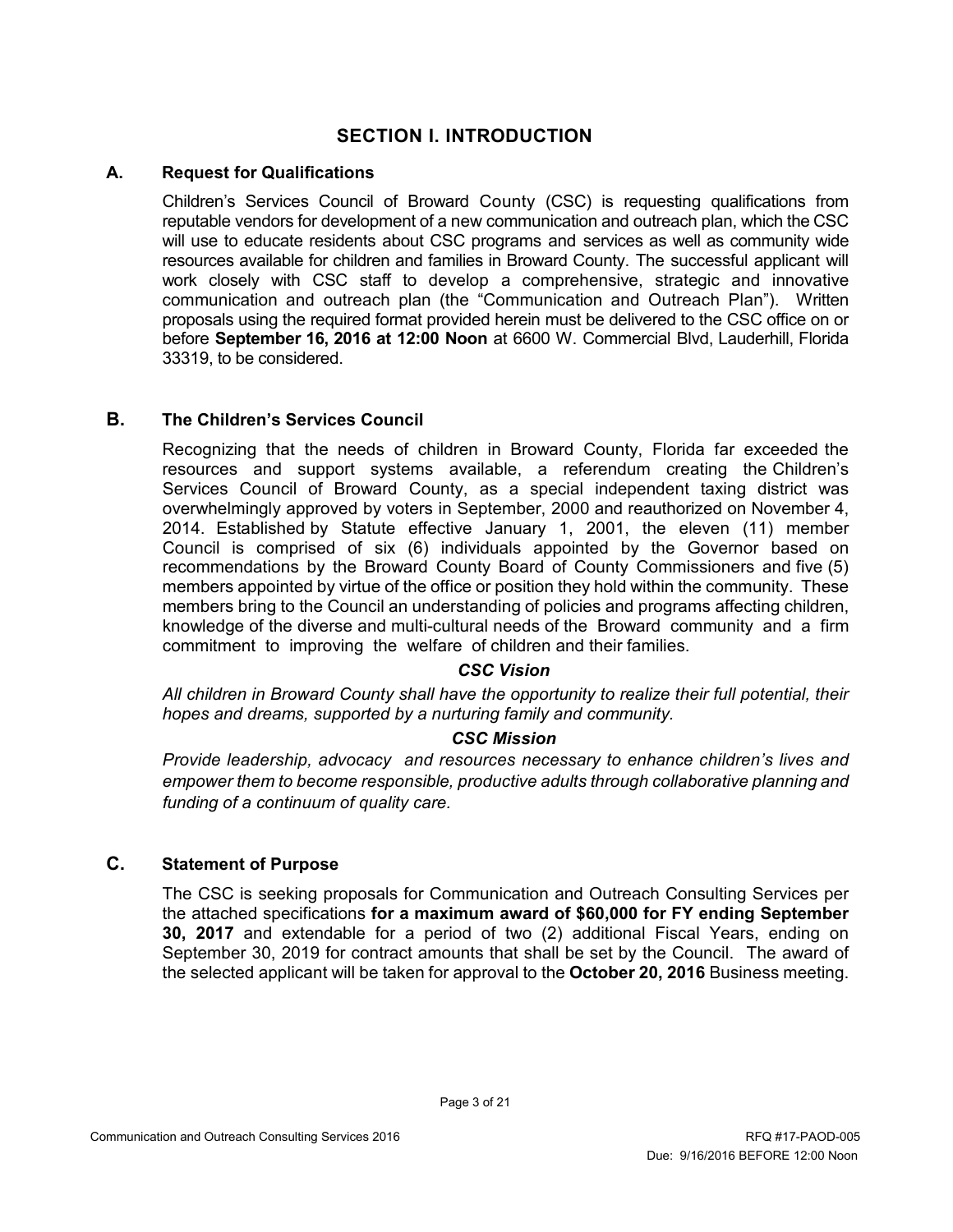#### **D. Prohibition on Lobbying**

Applicants are hereby advised that, pursuant to Council By-Laws:

The Children's Services Council (CSC) shall not award funding to an organization, person, or entity which has hired a person, whether directly or indirectly, or consented to or acquiesced in the employment of a person, whose principal responsibilities are to lobby a member of the CSC on behalf of the organization, person, or entity which seeks funding from the CSC. Subject to the foregoing, an officer, director, official, principal, or bona fide employee of an organization, person or entity seeking funding may engage in lobbying without payment of any compensation or reimbursement of expenses for such lobbying, whether directly or indirectly.

No monies granted by the CSC shall be used by a Provider agency to hire a lobbyist or to supplant any funds which would allow for the funding of a lobbyist.

Any applicant or lobbyist for an applicant, paid or unpaid, is prohibited from having any private communication concerning any procurement process or any response to a procurement process with any CSC staff or rating committee members after the issuance of a funding opportunity and until completion of contract award. A proposal from any organization will be disqualified if the Applicant or a lobbyist for the Applicant, paid or unpaid, violates this condition of the procurement process.

#### **E. Conflict of Interest**

All Applicants must disclose the name of any officer, director or agency who is also an employee of the CSC. All Applicants must disclose the name of any CSC employee who owns, directly or indirectly, any interest in the Applicants' business or any of its branches. All applicants must disclose the names of any board or staff members who may have a direct or indirect relationship with CSC board or staff members. Such disclosure should be submitted in a separate sealed envelope addressed to the CSC's CCO, no later than the proposal deadline.

#### **F. Bidding Instructions**

1. *Sealed Proposals* Each Applicant shall submit one signed original proposal and eight (8) copies of the completed proposal. They must be submitted in a sealed envelope or package bearing the title "CHILDREN'S SERVICES COUNCIL of BROWARD COMMUNICATION AND OUTREACH CONSULTING SERVICES" along with the name and address of the Applicant submitting the proposal. Proposals should include a contact name and an e-mail address for correspondence, and **shall be submitted no later than 12:00 noon on September 16, 2016,** to Sandra Bernard-Bastien, CSC Chief Communications Officer, 6600 W. Commercial Blvd, Lauderhill, FL 33319. It is the responsibility of the Applicant to ensure that the proposal arrives on time at the right location. Late proposals will be returned unopened.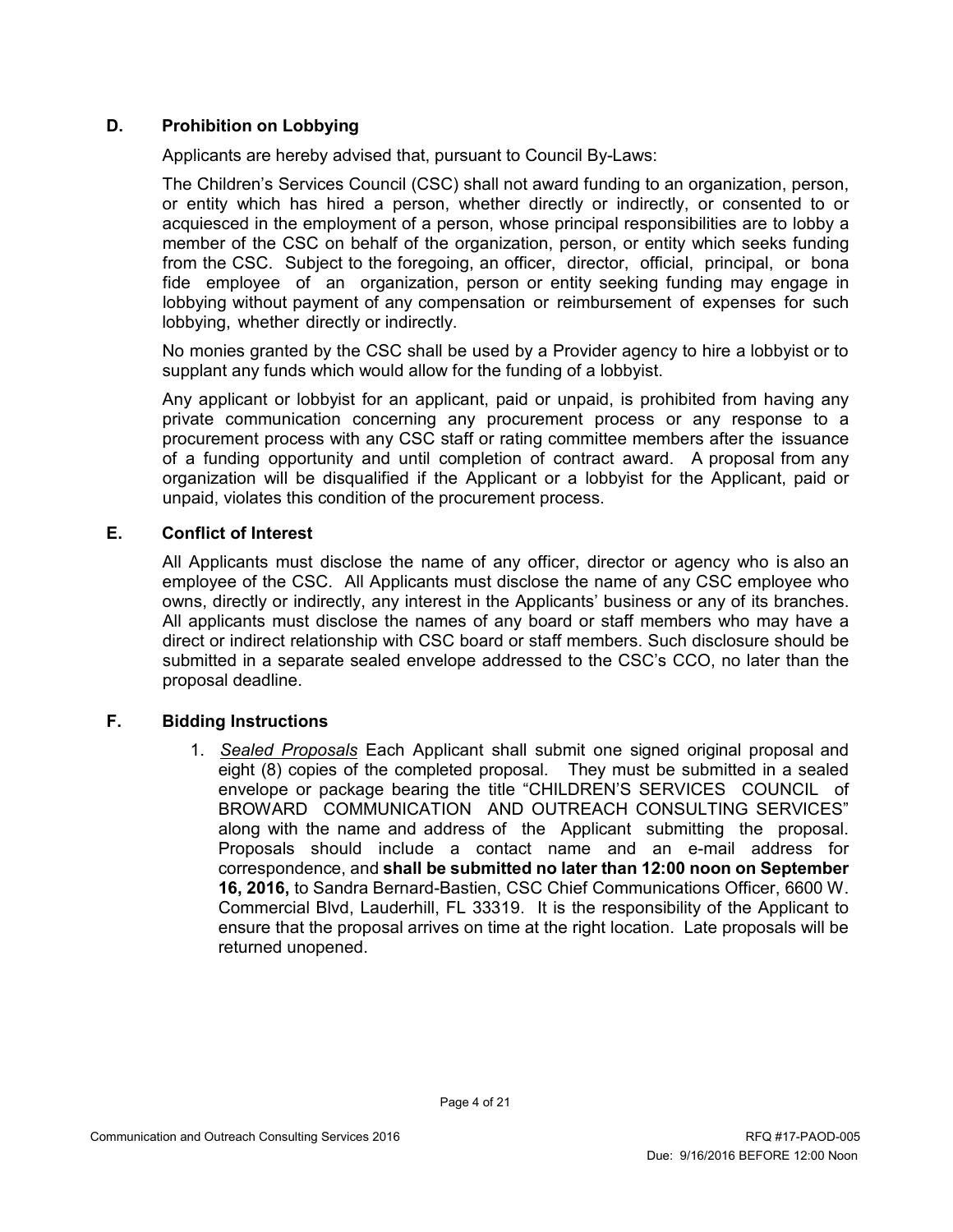#### 2. Application Timetable

| <b>EVENT</b>                                            | DATE, TIME & LOCATION                                                                                                                                                    |
|---------------------------------------------------------|--------------------------------------------------------------------------------------------------------------------------------------------------------------------------|
| Date Advertised:                                        | <b>August 21, 2016</b>                                                                                                                                                   |
| Dates Available:                                        | August 22, 2016 - September 16, 2016                                                                                                                                     |
| Pre-Bid Conference:                                     | 2:00 p.m., August 29, 2016<br><b>Children's Services Council of Broward County</b><br>6600 West Commercial Boulevard<br>Lauderhill, FL 33319                             |
| Deadline for Receipt of Written Questions:              | 5:00 pm, September 6, 2016                                                                                                                                               |
| Responses to Written Questions POSTED<br><b>ON WEB:</b> | September 9, 2016                                                                                                                                                        |
| <b>Deadline for Receipt of Proposals:</b>               | 12:00 p.m. Noon, September 16, 2016<br>(No Exceptions)<br><b>Children's Services Council of Broward County</b><br>6600 West Commercial Boulevard<br>Lauderhill, FL 33319 |
| Evaluations and Interviews, if applicable               | October 5 – 6, 2016                                                                                                                                                      |
| CSC Determines Successful Application(s):               | October 20, 2016                                                                                                                                                         |
| <b>Contract Project Term:</b>                           | November 1, 2016 - September 30, 2017 with<br>possible consulting services extended<br>through September 30, 2019                                                        |

#### **\*All dates set forth above are subject to change by the CSC with notice provided**

- 3. *Pre-bid Applicants' Conference*: A Pre-bid Applicants' Conference will be held at CSC, 6600 Commercial Blvd., Lauderhill, FL 33319, on **August 29, 2016 at 2:00 p.m.** All prospective Applicants are encouraged to attend in order to have the opportunity to review this bid solicitation and ask questions.
- 4. *Responses to Questions.*

a.) Written questions may be submitted via e-mail prior to or following the Pre-Bid Applicant's conference in order to clarify any matters relating to this RFQ. All questions and responses will become public records and will be available via the website [\(rfp.cscbroward.org\)](http://www.cscbroward.org/). The deadline for questions is **September 6, 2016 at 5:00 p.m.,** beyond that date and time, questions will not be answered.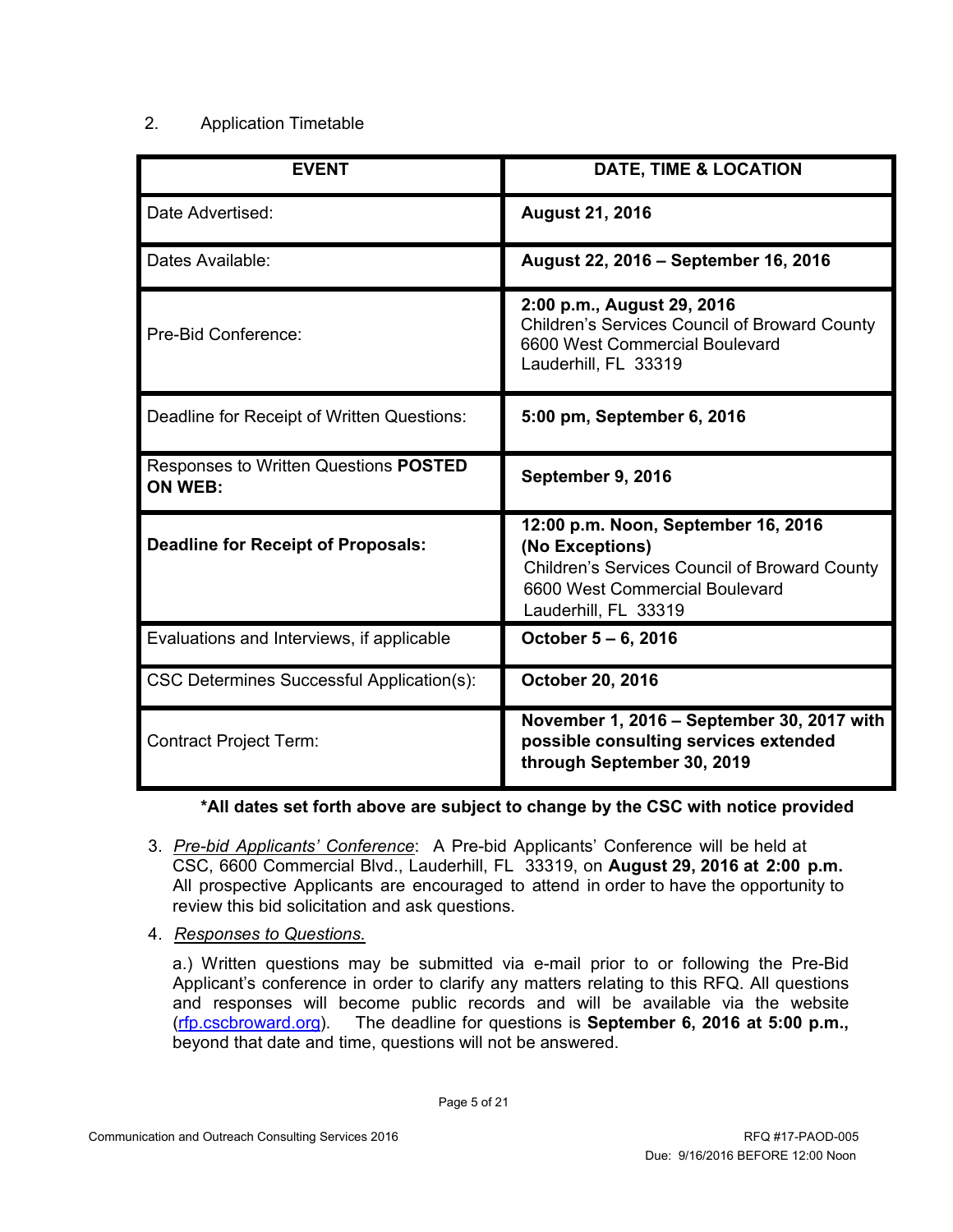b.) Questions and answers submitted in writing and at pre-bid conference will be available via the website (www.cscbroward.org), on **September 9, 2016**.

c.) Questions should be submitted to Sandra Bernard-Bastien, Chief Communications Officer, Children's Services Council of Broward County, 6600 West Commercial Blvd., Lauderhill, FL 33319, [sbernard@cscbroward.org.](mailto:sbernard@cscbroward.org)

#### *Unauthorized Modifications Any unauthorized modifications of RFQ specifications, forms or terms may render the proposal invalid.*

#### **G Public Information**

All submitted proposals, and information included therein or attached thereto shall become public record following the CSC Business Meeting on **October 20, 2016**, in accordance with Chapter 119, Florida Statutes, unless excluded under RFQ, Section III, 4, Trade Secrets. The only contact person with respect to any or all aspects of this RFQ is Sandra Bernard-Bastien, Chief Communications Officer; [sbernard@cscbroward.org.](mailto:sbernard@cscbroward.org) **Written questions must be received by 5:00 p.m. on September 6, 2016.** 

#### **H Right to Reject Proposals and Waive Non-Material Irregularities**

CSC reserves the right to accept or reject any or all proposals, waive any non- material irregularities and technicalities and make minor modifications and may, at its sole discretion, request a clarification or other information to evaluate any or all proposals. CSC reserves the right, before awarding the contract, to require Applicant(s) to submit evidence of qualifications or any other information CSC may deem necessary.

**Remainder of Page Intentionally Left Blank**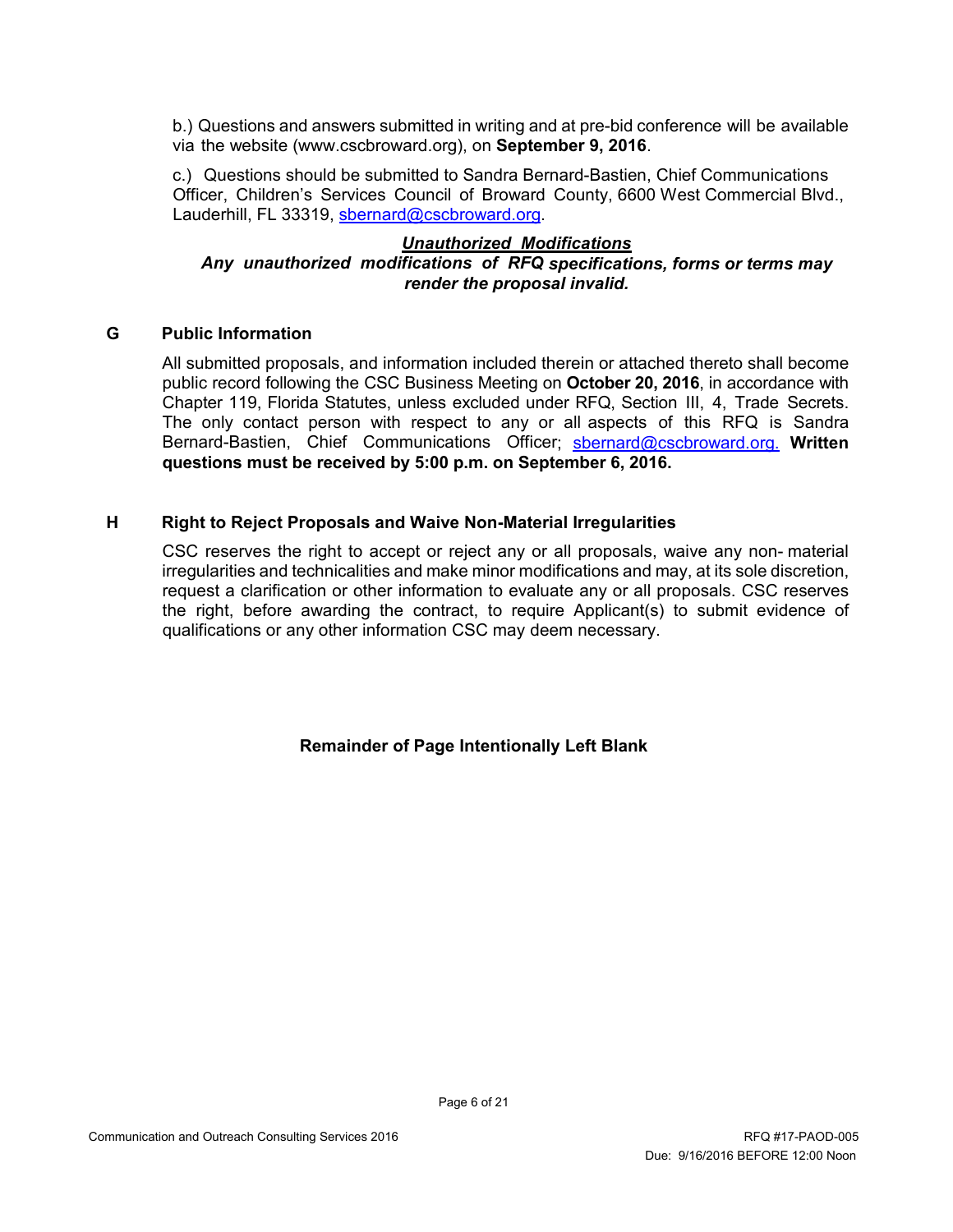# **SECTION II. RFQ Information**

#### **A. Scope of Work**

The Children's Services Council of Broward County (CSC) seeks a professional, full- service marketing, public relations/public affairs, community outreach and communication firm to develop a comprehensive, strategic and innovative communication and outreach plan (the "Communication and Outreach Plan"). The Communication and Outreach Plan shall:

- a. Evaluate the CSC brand in the community;
- b. Evaluate and recommend adjustments to existing initiatives as needed;
- c. Develop, with CSC Staff, a three year communication plan, including an annual review and ongoing revisions of goals and activities;
- d. Develop concepts, write copy and provide creative input for collateral materials to support the work of the CSC, in compliance with the American with Disabilities Act (ADA);
- e. Provide communications strategy and input on quality assurance;
- f. Identify and implement outreach campaigns aimed at our broadly diverse community;
- g. Provide strategic input and outreach support for campaigns, including Youth Summit 2017 (see Exhibit C for prior Youth Summit related collaterals);
- h. Work with CSC staff to develop and train an outsourced street team to ensure coverage at community events;
- i. Work with CSC staff to increase capacity and outreach with mainstream and minority niche media to support CSC activities and campaigns;
- j. Collaborate with CSC staff to develop and implement a CSC social media strategy that highlights and promotes CSC activities, milestones, accomplishments and events/campaigns, including Youth Summit 2017 (see item g. above);
- k. Assist with the branding of the new CSC website ensuring ADA compliance;
- l. Assist with the production of the CSC Annual Report and Funded Program Directory (go to [www.cscbroward.org/publications](http://www.cscbroward.org/publications) for current copies);
- m. Provide recommendations to ensure CSC message & brand consistency across all communications, outreach and public education initiatives and portals;

Page 7 of 21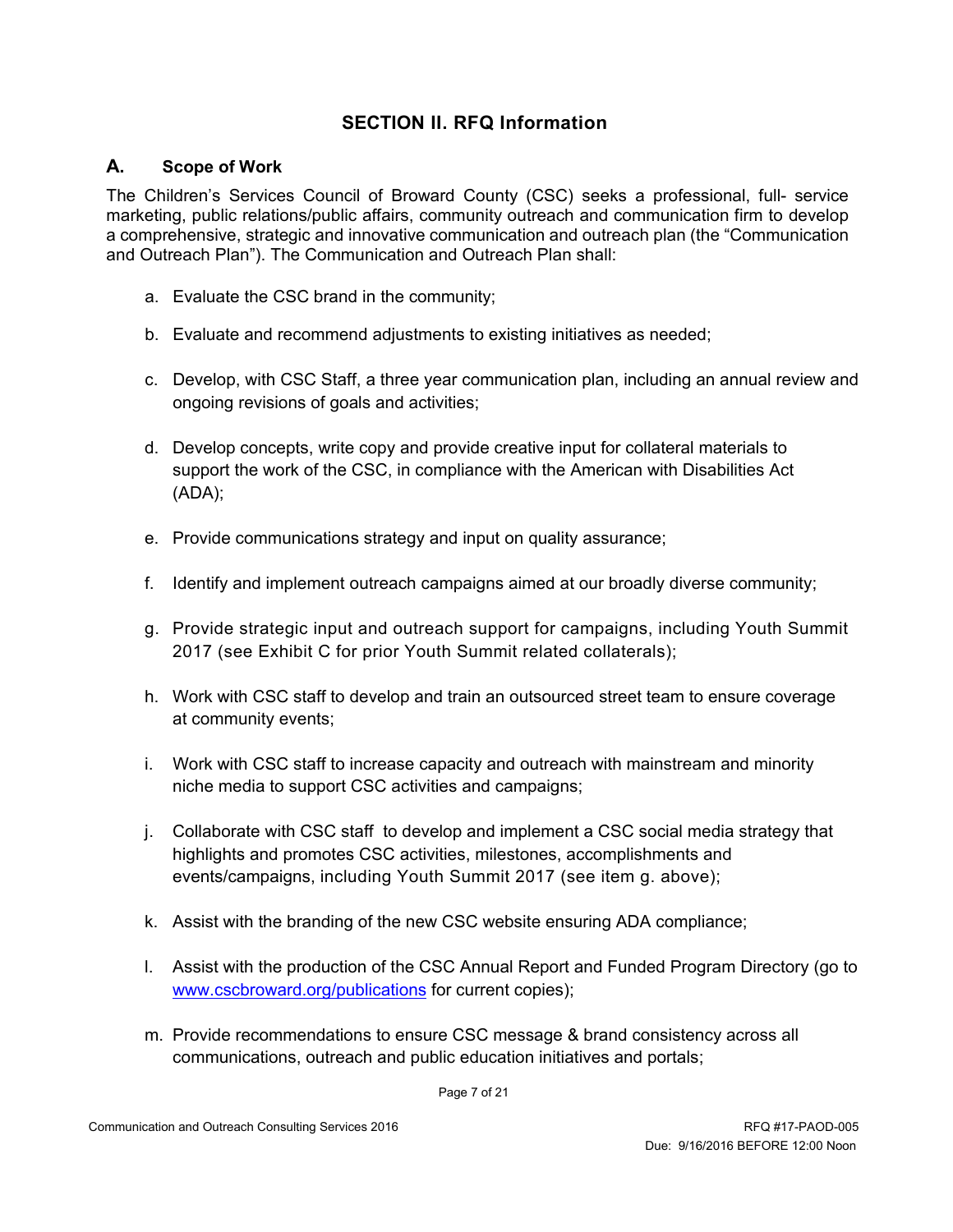- n. Support efforts to cultivate community relationships to increase CSC organizational awareness;
- o. Expand media coverage of CSC as an organization and funder of services by assisting in organizing media conferences and other press related events;
- p. Support staff and service providers in upholding branding guidelines through the production of (or review and updating of existing) Corporate Communications Standards;
- q. Measure effectiveness of current and past strategies;
- r. Support production of advertising and service provider agency promotion across the full spectrum of media.

#### **B. Submission Criteria**

Applicants are encouraged to keep RFQ responses concise and relevant to the Scope of Work. In order to maintain comparability and enhance the review process, it is requested that responses be completed and organized in the manner specified in Section IV instructions. Include all information in your proposal. It is required that one (1) original proposal and nine (9) copies of the proposal be submitted. All submittals should include the following:

- a. A cover letter with the name, address, phone number, and email address of the primary contact briefly summarizing the agency's ability to create a Marketing and Communication Plan.
- b. A Letter of Certification (see p. 13 for description).
- c. A staffing proposal including resumes of agency representatives to be assigned to the account. Specify any services that may be outsourced.
- d. A statement of experience related to public awareness and education campaigns. Preference will be given to work done for or on behalf of a governmental entity.
- e. A narrative of the services provided by consultant detailing the approach, methodology, deliverables, timelines, and client contacts, as outlined in the Scope of Work.
- f. Two (2) client references and contact information.
- g. Three (3) work samples in different media, including results of previously implemented governmental marketing campaigns.

#### **C. Evaluation Process and Criteria**

A rating committee approved by the Council will evaluate the proposals and make

Page 8 of 21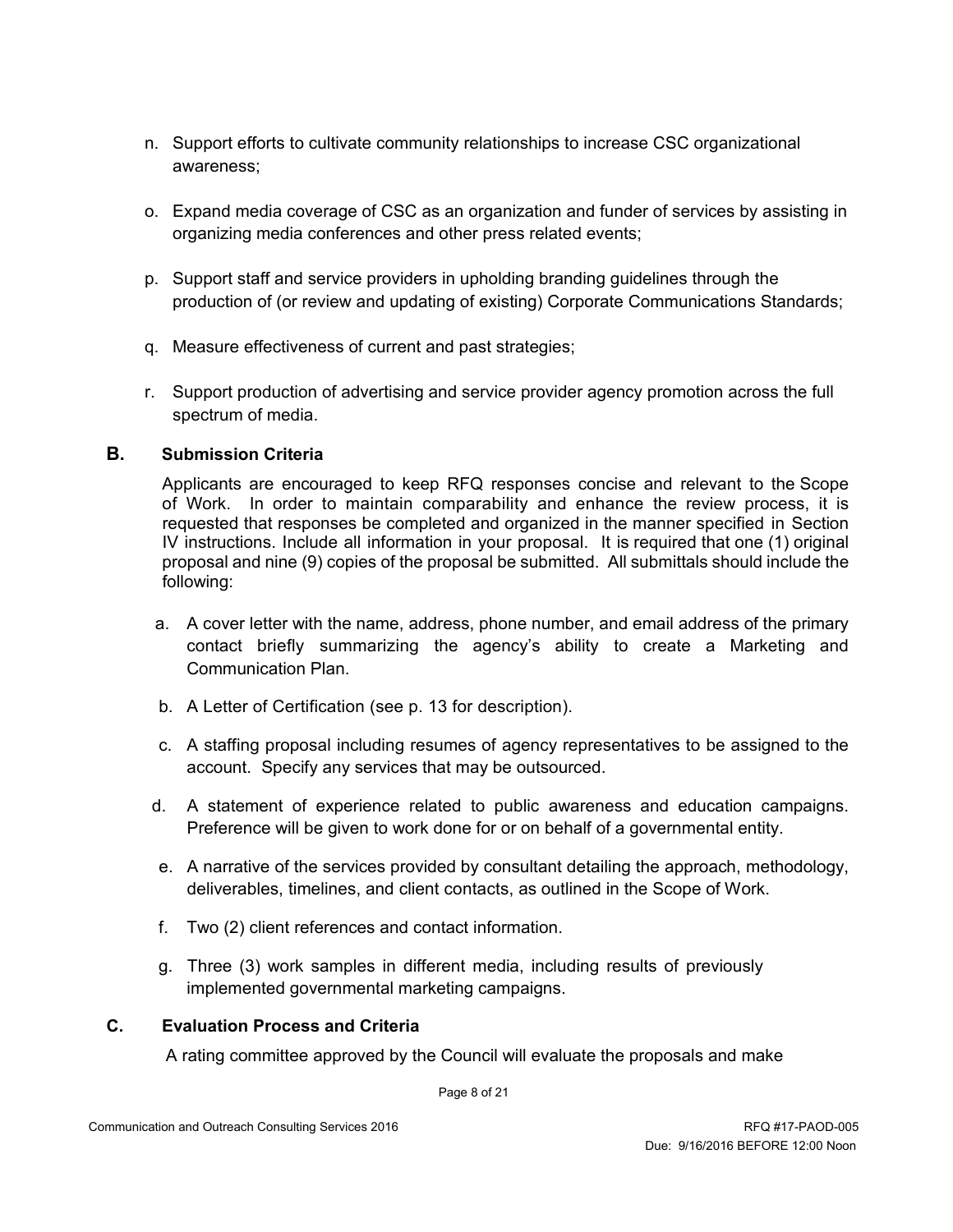recommendations to the Council, in accordance with established evaluation criteria. The rating committee may request a presentation by any or all Applicants to clarify proposed plans and details as part of the review and evaluation process. They may also ask additional questions to clarify the proposal submitted.

Council members will select a successful Applicant and, if contract agreement cannot be reached with the selected Applicant, CSC shall negotiate with their next selection(s) until an Agreement is reached. At any time during the negotiations, CSC may modify the choice of a selected Applicant if determined to be in the best interest of CSC.

CSC reserves the right to reject any or all proposals submitted. CSC further reserves the right before recommending any award to inspect the facilities, agency, and financial records necessary to determine the ability to perform the work in accordance with specifications, terms and conditions. The evaluation will be based on the following criteria:

|                | <b>Description of Service</b>                                                                                              | <b>Points</b> |
|----------------|----------------------------------------------------------------------------------------------------------------------------|---------------|
| a.             | Demonstrated experience in developing and implementing a<br>comprehensive Communication and Outreach Plan.                 | $0 - 25$      |
| b.             | Experience developing and implementing successful types of<br>promotional campaigns comprising the full spectrum of media. | $0 - 20$      |
| C.             | Experience developing and implementing successful public<br>education strategies.                                          | $0 - 20$      |
| d.             | Demonstrated results of increased awareness as a result of a<br>campaign.                                                  | $0 - 15$      |
| e <sub>1</sub> | Experience working with non-profit and/or government clients.                                                              | $0 - 10$      |
| f.             | Knowledge of diverse audiences and messaging related to<br>Broward County, Florida.                                        | $0 - 10$      |

#### **D. Contract Term:**

- 1. It is the intent of CSC to receive proposals for the selection of a reputable vendor to provide consulting services as needed for Contract term November 1, 2016 – September 30, 2017 with possible additional consulting services through September 30, 2019 as negotiated with Council approval and at award amounts determined by Council.
- 2. *Cancellation of Award/Termination:* In the event any of the provisions of the contract are violated by the vendor, the President/CEO, or designee will give written notice to the vendor stating the deficiencies. Unless the deficiencies are corrected within ten (10) days, recommendation will be made to the Council for immediate cancellation. Upon cancellation, CSC may pursue any and all legal remedies as provided herein and by law.

CSC reserves the right to terminate any contract resulting from this RFQ, without cause with thirty (30) days prior written notice to the other party. If said contract should be terminated without cause, CSC will be relieved of all obligations under said contract.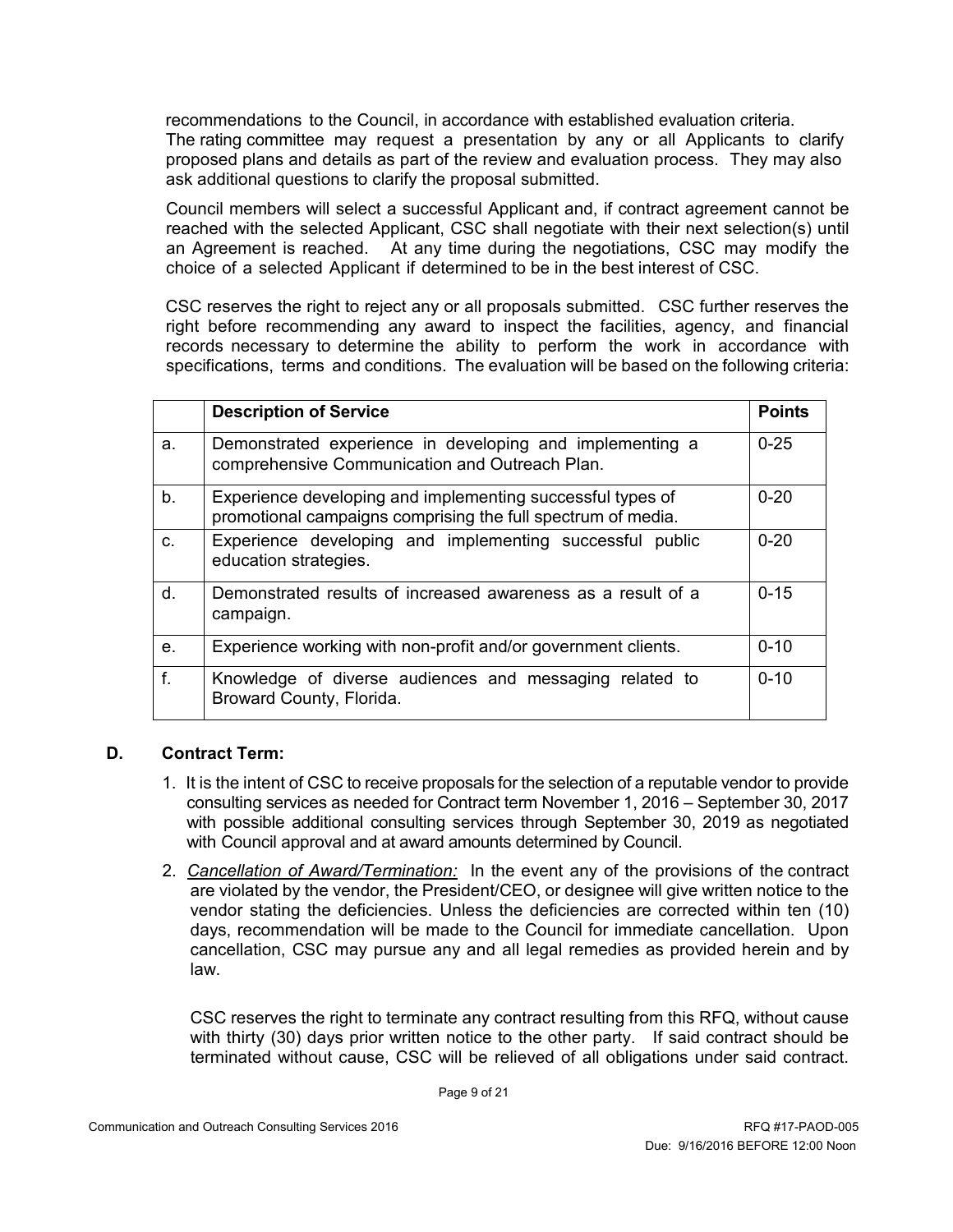CSC will only be required to pay to the vendor that amount of the contract scope of work actually performed to the date of termination.

The vendor will have the option to terminate the contract without cause upon 20 days prior written notice to the President/CEO. Cancellation of contract by provider may result in removal from bidders/Applicants list for a period of three years.

- 3. *Default:* In the event that the awarded Applicant(s) should breach this contract CSC reserves the right to seek remedies in law and/or in equity. Default will result in removal from the bidders/Applicants list for a period of three years.
- 4. *Award of Contract:* The Children's Services Council's "Communication and Outreach Consulting Services is expected to be awarded at the Council meeting that will be held at **9:30 A.M., October 20, 2016**, in the CSC Conference Room, 6600 W. Commercial Blvd., Lauderhill, Florida 33319. This will be a public meeting pursuant to Florida Sunshine requirements.

#### **E. Appeals Process**

An applicant may appeal Council funding recommendations by utilizing the following guidelines. Appeals are limited to procedural grounds.

- a. Any Applicant who is adversely affected by a procedural determination may file a Notice of Appeal, in writing, within seventy-two (72) hours following the receipt of a Notice of Fatal Flaws. The Notice of Appeal shall be in writing, shall state the facts upon which such appeals shall be based and the issue(s) to be decided. All notices shall be directed to the President/CEO at CSC, 6600 Commercial Blvd., Lauderhill, Florida 33319.
- b. The President/CEO shall provide an opportunity to resolve the protest by mutual agreement between the parties within seven (7) working days of receipt of the formal written Notice of Appeal.
- c. If the appeal is not informally resolved, the aggrieved party may file a written request for a formal Appeal Hearing before a Hearing Officer. The Hearing Officer shall be appointed by the Council Chair. Council's legal representation may be present to advise the Hearing Officer regarding hearing procedures and legal issues.
- d. Within five (5) working days from the date of the Appeal Hearing, the Hearing Officer shall send to the Applicant a final determination consisting of its findings of fact and conclusions as to whether the procedural requirements were complied with by the Council. Any determination of the Hearing Officer shall be final.
- e. In the sole determination of the Council that a dispute may result in a delay or interruption of services to clients, it reserves the right to contract with a contractor of choice on an interim basis to ensure the delivery of service until the appeal is resolved. The disputed dollar amount will be earmarked until the appeal is resolved. All other funds shall be available for distribution.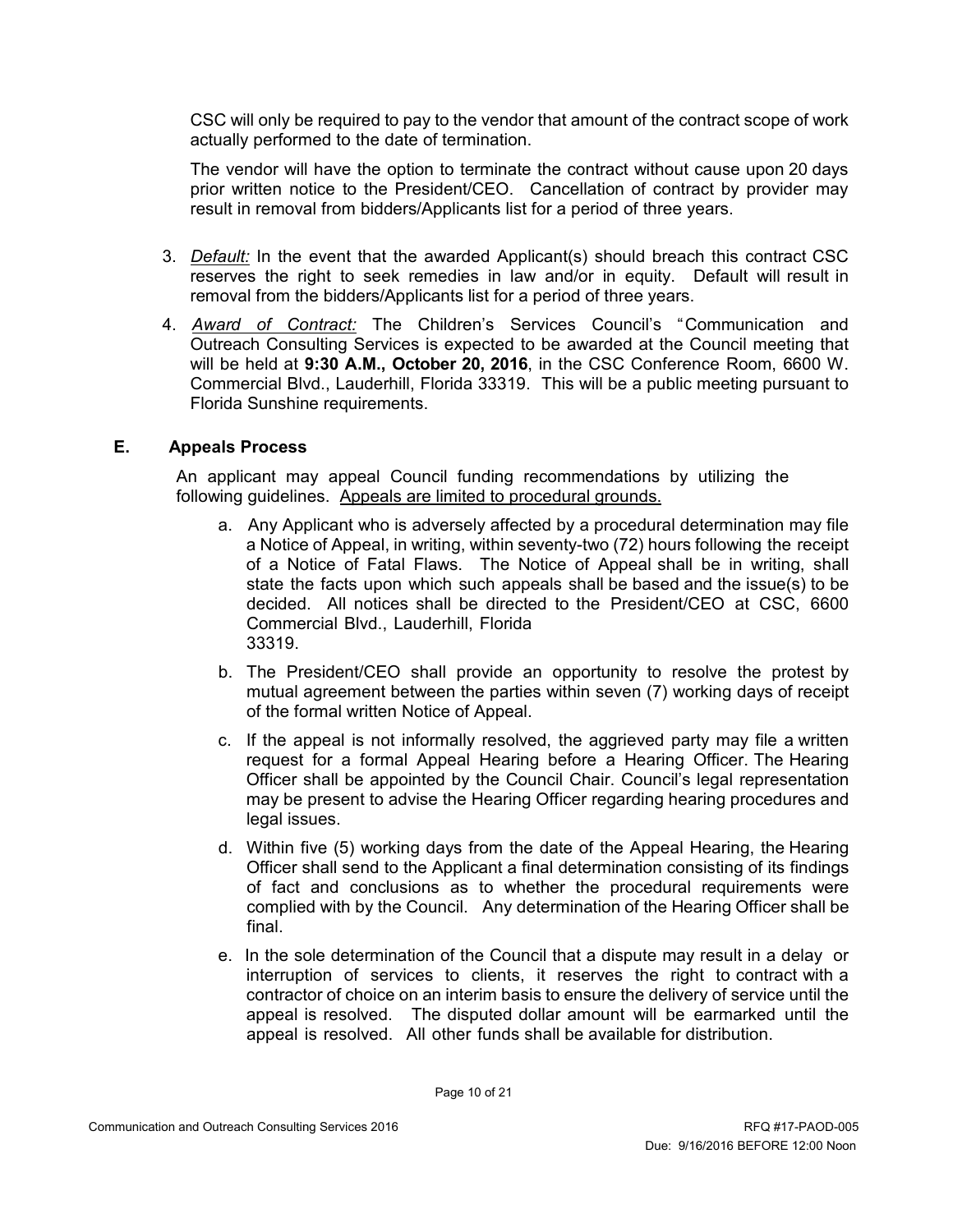- 2. Bond
	- a. Any Applicant who files a Notice of Appeal shall post with CSC, at the time of filing the formal written protest, a bond secured by an acceptable surety company in Florida, payable to CSC in an amount equal to one percent (1%) of the CSC's estimate of the dollar value of the proposed contract, or five thousand dollars (\$5,000), whichever is less, which bond shall be conditioned upon the payment of all costs which may be adjudged against the bidder or applicant in the Hearing Officer in which the action is brought.
	- b. If, after completion of the hearing process and the CSC prevails, it shall be entitled to recover all costs and charges associated with attorney's fees. Upon payment of such costs and charges by the person protesting the decision, or intended decision or contract award, the bond shall be returned to the firm.

# **SECTION III - TERMS, CONDITIONS AND OTHER REQUIREMENTS**

#### **1. Tax Exemptions**

CSC is exempt from federal and state taxes for tangible personal property, sales taxes, and intangible taxes. The Chief Operations Officer will sign an exemption certificate submitted by the successful Applicant(s). Applicant(s) doing business with CSC will not be exempted from paying sales tax to their suppliers for materials to fulfill contractual obligations with the CSC, nor will any Applicant be authorized to use the CSC's Tax Exemption Number in securing such materials.

#### **2. Legal Requirements**

It shall be the responsibility of the Applicant to be knowledgeable of all federal, state, county and local laws, ordinances, rules and regulations that in any manner affect the items covered herein which may apply. Lack of knowledge by the Applicant(s) will in no way be a cause for relief from responsibility.

Applicants(s) doing business with CSC are prohibited from discriminating against any employee, applicant, or client because of race, creed, color, national origin, gender, sexual orientation, or age with regard to but not limited to the following: employment practices, rates of pay or other compensation methods, and training selection.

#### **3. Agreement**

A contract will be negotiated after the award for any work to be performed as a result of this RFQ. The RFQ, the proposal, and the resulting contract will constitute the complete Agreement between Applicant and CSC.

#### **4. Trade Secret and Confidential Materials**

If the application includes material which is deemed a trade secret (as defined by Section 812.081, FS) or other confidential material exempt from the provisions of Chapter 119, FS, which the applicant does not wish to become public record, the following statement should be included in the application:

"Trade Secrets as defined by Section 812.081, Florida Statutes, or other confidential materials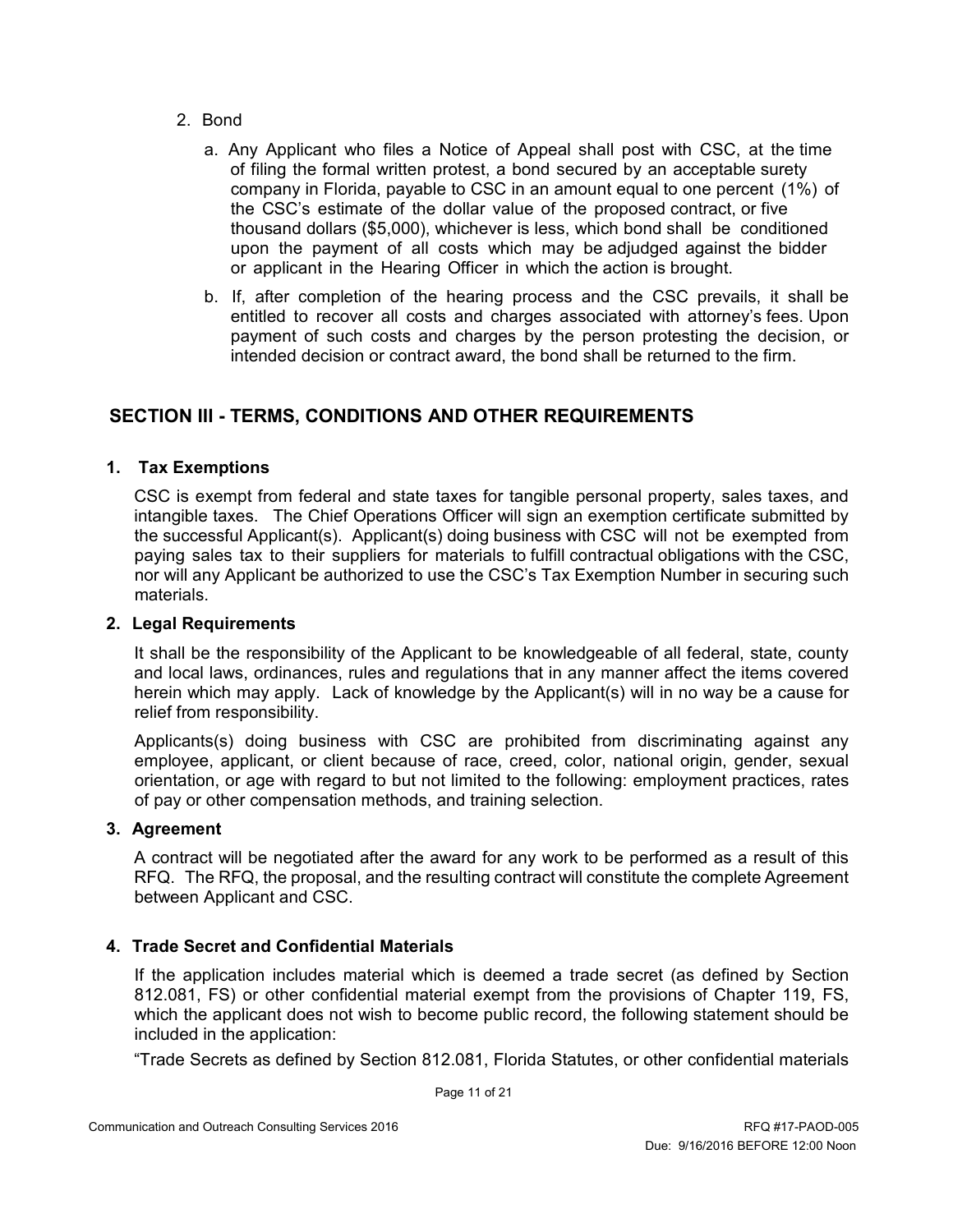contained on *applicable* pages of this application shall not be used or disclosed, except for evaluation purposes. However, if a contract is awarded to this offer or as a result in connection with the submission of this program, the Council shall have the right to use or disclose the information designated as trade secrets or confidential to the extent provided in the contract. This restriction does not limit the Council's right to use or disclose the information designated as trade secrets or confidential which is obtained from another source."

Any exemption claimed will be limited to the pertinent data/documents and must be supported by a statutory exemption. Notwithstanding anything to the contrary, nothing contained in the application shall be deemed or interpreted to restrict or prevent the Council from complying with the disclosure requirements of Chapter 119. FS, when material is incorrectly identified as a trade secret or confidential information. By submitting an application, the applicant covenants not to sue the Council and waives any claim against the Council arising under Chapter 119, Florida Statutes or in connection with or as a result of any disclosures by the Council in connection herewith.

# **SECTION IV - INSTRUCTIONS FOR COMMUNICATION AND OUTREACH PLAN SERVICES**

The ideal Communication and Outreach Plan will include components that can be implemented at low cost by leveraging existing resources and can easily be adapted to fit broad messaging strategies. The successful proposal shall detail a working collaboration with CSC staff, and a description of how the Communication and Marketing Plan will accomplish the desired services.

#### **A. COST**

**Maximum award under this RFQ shall not exceed \$60,000**, subject to negotiation and final Agreement. The evaluation process is designed to select the Applicant whose Proposal best meets the requirements of this RFQ. The proposal shall include all costs for performing the services necessary to accomplish tasks and to produce the deliverables under the contract. Costs for subcontractors should be included in the total and are to be displayed separately.

# **B. SUBMISSION CHECKLIST**

- 1. Table of Contents
- 2. Cover Letter
- 3. Letter of Certification
- 4. Firm Profile/Staffing Proposal
- 5. Experience and References
- 6. Approach and Methodology
- 7. Two (2) Client References with Contact Information
- 8. Three (3) Work Samples in Any Media
- 9. Certification Affidavit
- 10. W-9 IRS Form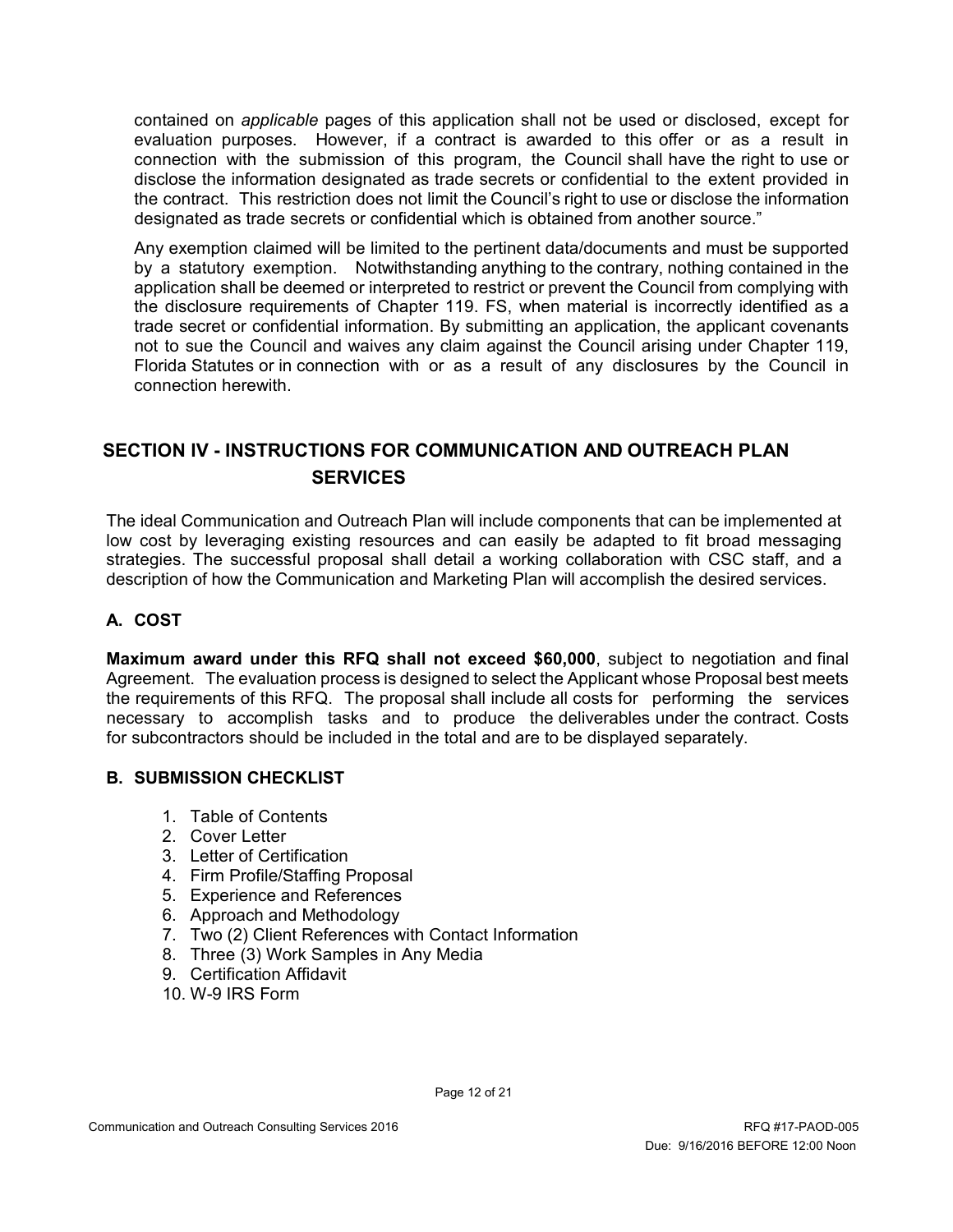#### *1. Table of Contents*

Table of Contents: section the material by tabs and by page number.

#### *2. Cover Letter*

#### *3. Letter of Certification*

This section is a letter of certification on Company letterhead signed by the Applicant. The letter should state that the firm can provide the service CSC requires, that specific attachments have been included, that the required additional documentation will be forwarded within 24 hours if selected, and that it is understood that all information included in the response shall become public record. See the example of the Letter of Certification Exhibit A of this RFQ.

#### *4. Firm Profile*

Structure of agency, length of time in business and number of employees.

#### *5. Relevant Experience and References*

List two examples of relevant references and their contact information.

#### *6. Approach and Methodology*

- 1. Discuss how you will accomplish the Statement of Work outlined in Section II RFQ Instructions and an explanation of the responsibilities as outlined below:
	- a. Developing or expanding primary messages and themes that increase public knowledge of the CSC programs and services to Broward County residents.
	- b. Developing CSC marketing brochures, presentations and other collateral materials with a specific focus on the value of such a taxing authority.
	- c. Working with CSC staff to identify and develop public events, community outreach exhibits, and promotional items (signage/banners/specialty advertising), to reinforce the public awareness at community and special events and presentations.
	- d. Monitoring, evaluating and modifying advertising schedules and messages as needed.
	- e. Involvement with local companies and organizations, and the leveraging of local business partnerships as part of the campaign.
	- f. Understanding regional media outlets, festivals, events, professional and collegiate athletic sports and other activities should be incorporated in the plan.
	- g. Preparing a project schedule indicating when the elements of the work will be completed and when deliverables will be provided.
- *7. Client References with Contact Information*

Page 13 of 21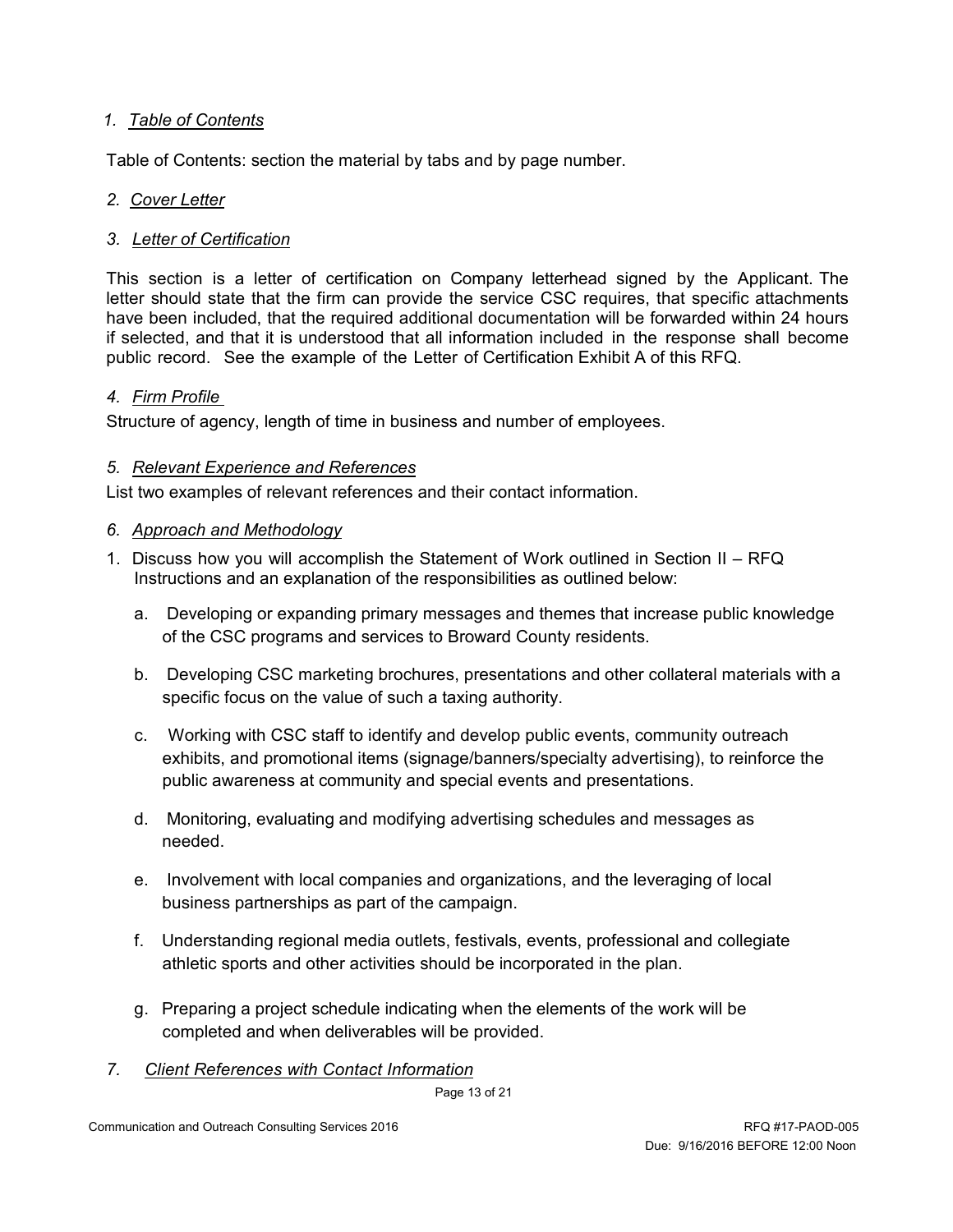#### *8. Samples of previous work*

Provide samples of previous outreach plans and outreach materials and data demonstrating the success of the plan.

#### *9. Certification Affidavit*

The Certification Affidavit attests that the organization has made all necessary disclosures and will provide copies of policies within 3 days of being selected. This form needs to be signed with the proposal.

#### *10. W-9 IRS Form*

Complete a standard W-9 IRS form to certify the firm's taxpayer identification number (See RFQ Attachment C.)

**Remainder of Page Intentionally Left Blank**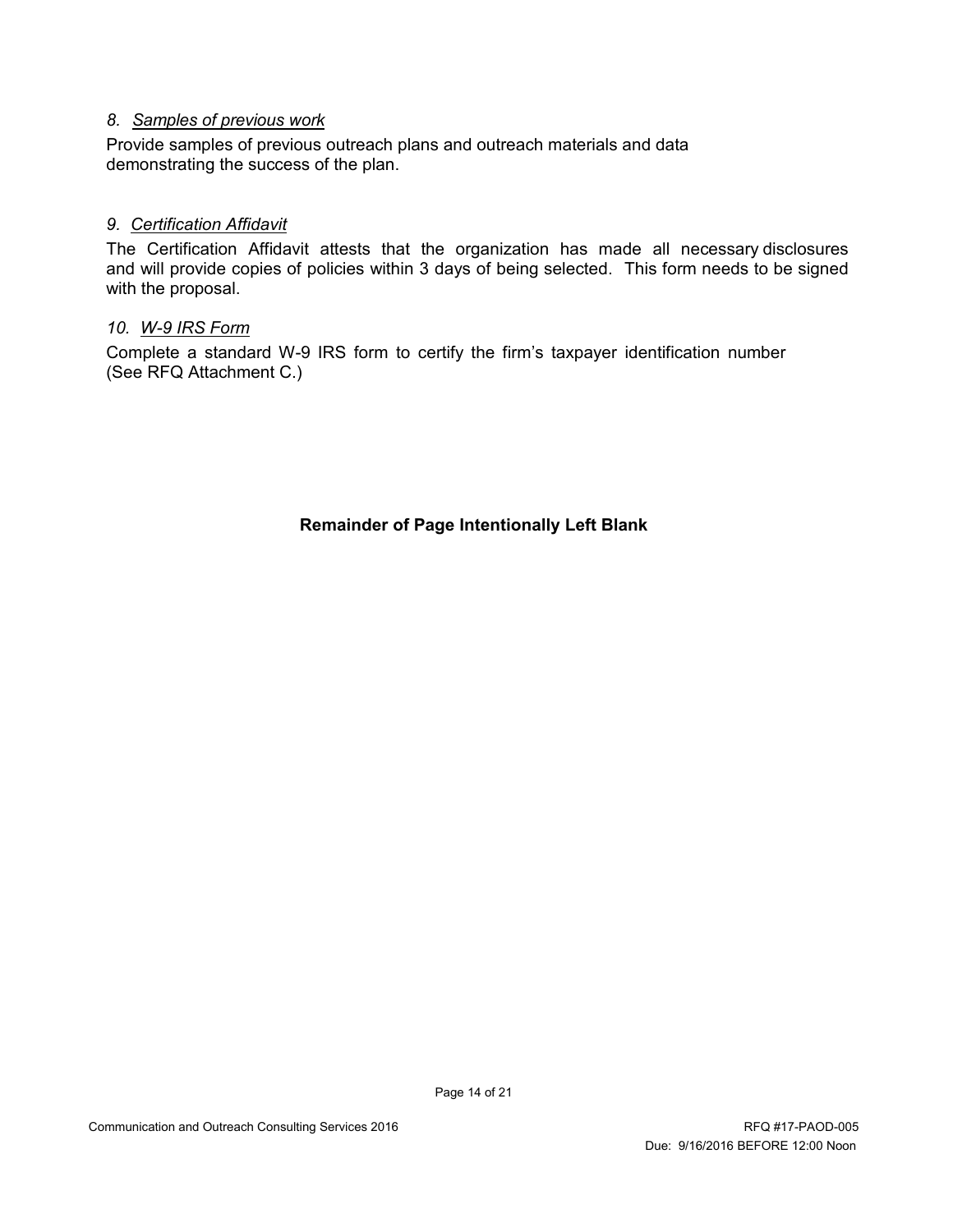# **EXHIBIT A**

# *Example of Letter of Certification*

Sandra Bernard-Bastien, Chief Communications Officer Children's Services Council of Broward County 6600 W. Commercial Blvd Lauderhill, Florida 33319

Dear Ms. Bernard-Bastien:

We have read the Children's Services Council's Request for Qualifications for Communication and Outreach Consulting Services and fully understand its intent. We certify that we have adequate personnel, equipment, technology, and facilities to fulfill the requirements. We understand that our ability to meet the criteria and provide the required services may be judged by a Rating Committee with final approval from the Council.

We have attached the proposal for Communication and Outreach Consulting Services **Services** 

I, the undersigned Applicant have not divulged, discussed, or compared this proposal with any other Applicants and have not colluded with any other Applicant in the preparation of this proposal in order to gain an unfair advantage in the award of this proposal.

It is understood that all information included in, attached to, or required by this RFQ shall become public record upon their delivery to CSC as defined in the Public Records Act, Chapter 119, F.S.

Submitted by:

(FIRM)

(AUTHORIZED SIGNATURE) (DATE)

(TITLE)

(E-MAIL) (TELEPHONE)

Page 15 of 21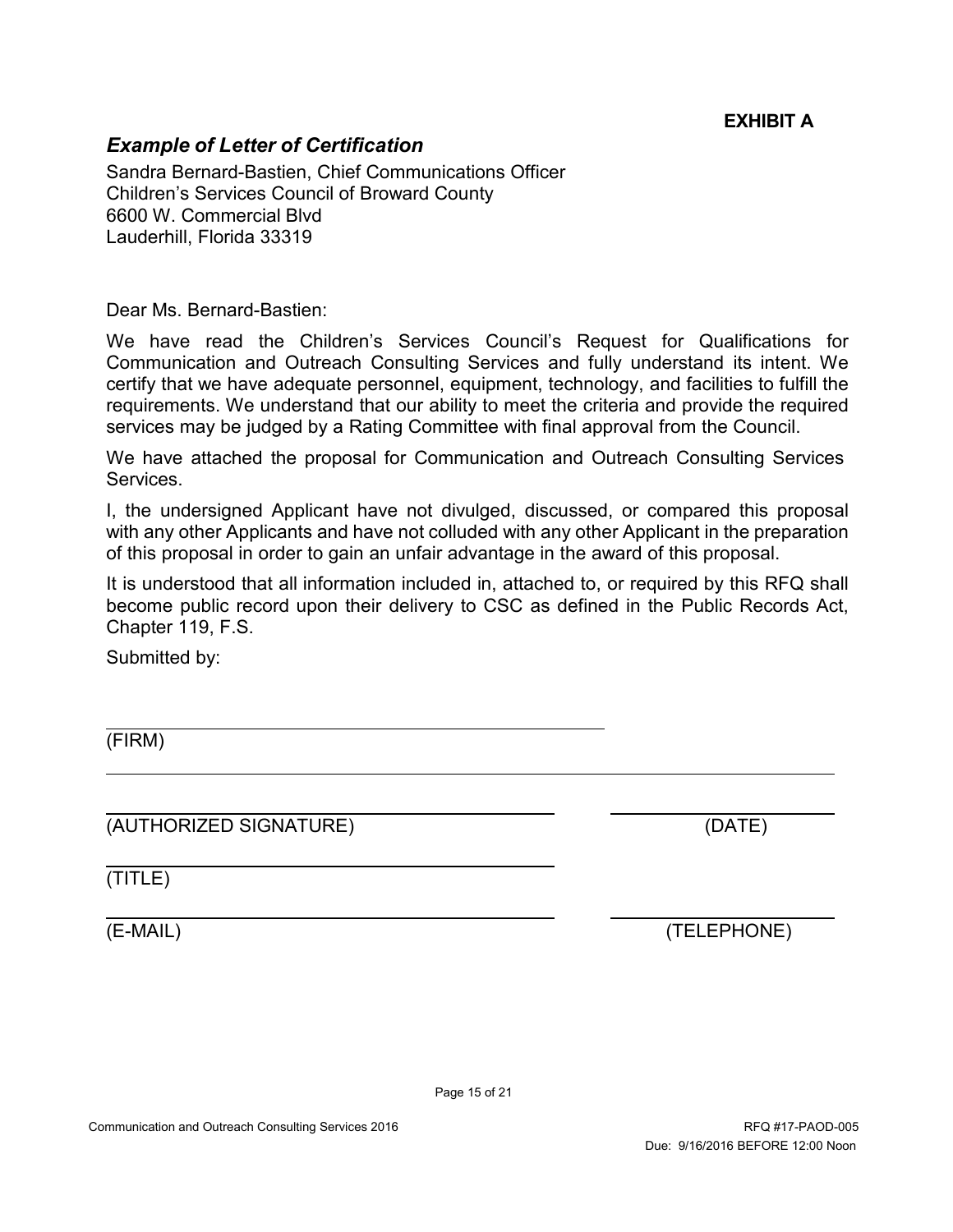#### **CERTIFICATION AFFIDAVIT**

#### **DIRECTIONS: BY ATTESTING TO THIS FORM, THE PROVIDER AGREES TO COMPLY WITH ALL SECTIONS (ONE THROUGH FIVE) ON SWORN AFFIDAVIT. THIS FORM MUST BE SIGNED IN THE PRESENCE OF A NOTARY PUBLIC OR OTHER OFFICER AUTHORIZED TO ADMINISTER OATHS.**

#### **1. APPLICATION ACCURACY**

I do hereby certify that all facts, figures, and representations made in the proposal are true and correct. The filing of this proposal has been authorized by the contracting entity and I have been duly authorized to act as the representative of the organization in connection with this proposal. I also agree to follow all Terms, Conditions, and applicable federal and state statutes.

#### **2. PROHIBITION ON LOBBYING**

Applicants are hereby advised, and agree to comply with the Council's adopted prohibition on lobbying:

The Children's Services Council shall not award funding to an organization, person or entity which has hired a person, whether directly or indirectly, who receives payment or economic consideration for the purpose of lobbying. Additionally, the Council shall not award funding to an organization, person, or entity which has consented to or acquiesced in the employment of a person whose principal responsibilities are to lobby a member of the Council on behalf of the organization, person, or entity which seeks funding from the Council. Subject to the foregoing, an officer, director, official, principal or bona fide employee of an organization, person, or entity seeking funding may engage in lobbying without payment of any compensation or reimbursement of expenses for such lobbying, whether directly or indirectly.

No monies granted by the Council shall be used by a Provider agency to hire a lobbyist or to supplant any funds which would allow for the funding of a lobbyist.

Any applicant or lobbyist, paid or unpaid, for an Applicant is prohibited from having any private communication concerning any procurement process or any response to a procurement process with any Council Member or the President/CEO after the issuance of a funding opportunity and until completion of contract award. A proposal from any organization will be disqualified when the Applicant of a lobbyist, paid or unpaid, for the Applicant violates this condition of the procurement process.

#### **3. CONFLICT OF INTEREST**

Applicants are hereby advised, and agree to comply with the Council's adopted conflict of interest regulations: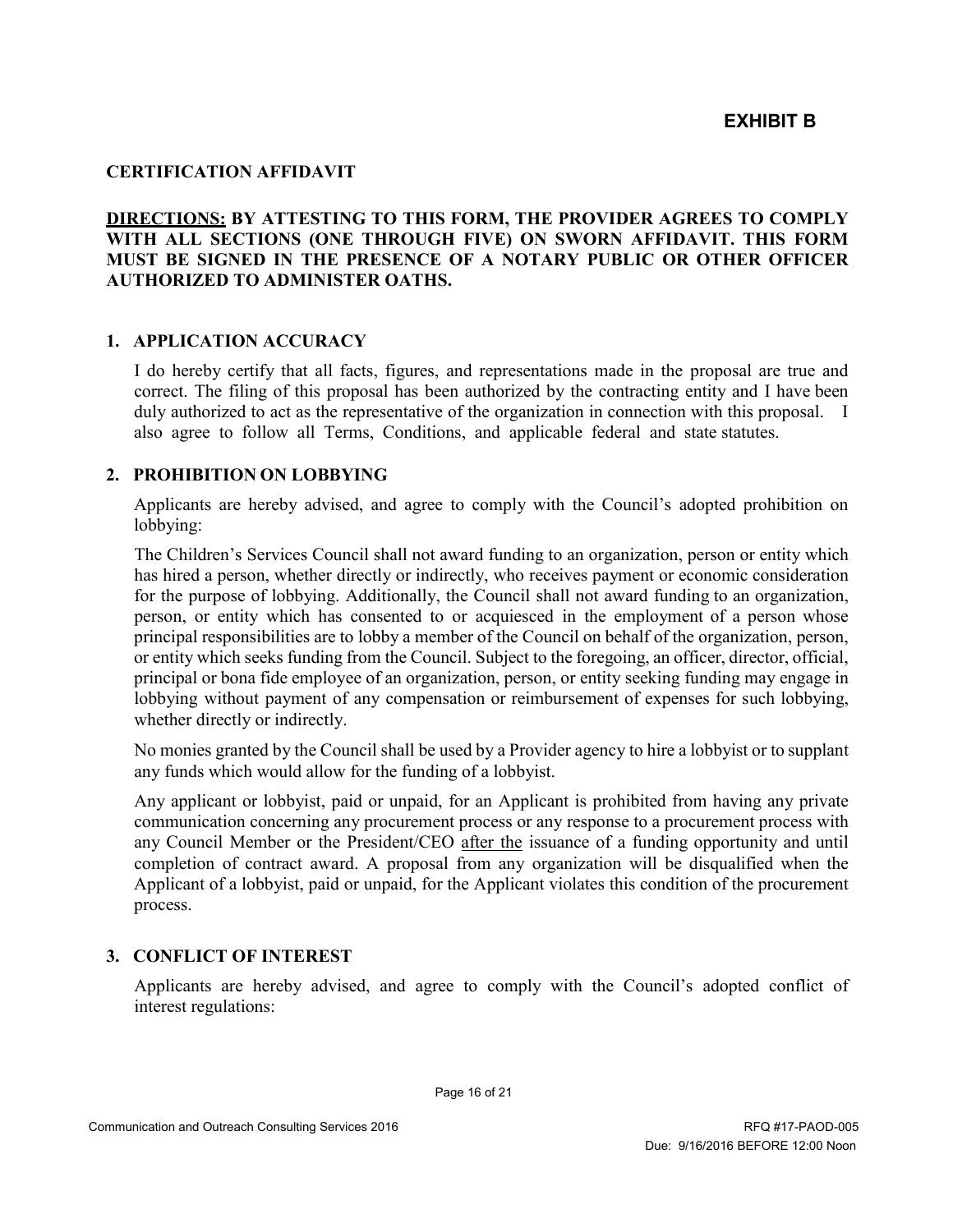All Applicants must disclose the name of any officer, director or agency who is also an employee of the CSC. All Applicants must disclose the name of any CSC employee who owns, directly or indirectly, any interest in the Applicants' business or any of its branches. All applicants must disclose the names of any board or staff members who may have a direct or indirect relationship with CSC board or staff members. Such disclosure should be submitted in a separate sealed envelope addressed to the CSC's CCO, no later than the proposal deadline.

#### **4. AGENCY CERTIFICATION**

I, the undersigned Applicant, hereby attest that the following policies, procedures, regulations, and documentation are in effect and agree to provide copies of the following within three (3) working days of notification of intent to contract or contract award:

- a. Affirmative Action Policy
- b. Certified Minority Business Enterprise (if applicable)
- c. Small Disadvantaged Business Enterprise Policy (if applicable)
- d. Americans with Disabilities Act Policy e.

Drug Free Workplace Policy

#### **5. PUBLIC ENTITY CRIME AFFIDAVIT**

- a. I understand that a "public entity crime as defined in Paragraph  $287.1 \frac{33(1)(g)}{g}$ , Florida Statutes means a violation of any state or federal law by a person with respect to and directly related to the transaction of business with any entity or with an agency or political subdivision of any other state or with the United States, including, but not limited to, any bid or contract for goods or services to be provided to any public entity or an agency or political subdivision of any other state or of the United States and involving antitrust, fraud, theft, bribery, collusion, racketeering, conspiracy, or material misrepresentation.
- b. I understand that "convicted" or "conviction" as defined in Paragraph 287.1 33(1)(b), Florida Statutes means a finding of guilt or a conviction of a public entity crime, with or without an adjudication of guilt, in any federal or state trial court of record relating to charges brought by indictment or information after July, 1989, as a result of a jury verdict, non-jury trial, or entry of a plea of guilty or nolo contendere.
- c. I understand that an "affiliate" as defined in Paragraph 287.1C3(a)(a), Florida Statutes means:
	- o A predecessor or successor of a person convicted of a public entity crime; or
	- o An entity under the control of any natural person who is active in the management of the entity and who has been convicted of public entity crime. The term "affiliate" includes those officers, directors, executives, partners, shareholders, employees, members, and agents who are active in the management of affiliate.

The ownership by one person of shares constituting a controlling interest in another person, or pooling of equipment of income among persons when not for fair market value under an arm's length agreement, shall be a prima facie case that one person controls another person. A person who knowingly enters into a joint venture with a person who has been convicted of a public entity crime in Florida during the preceding 36 months shall be considered an affiliate.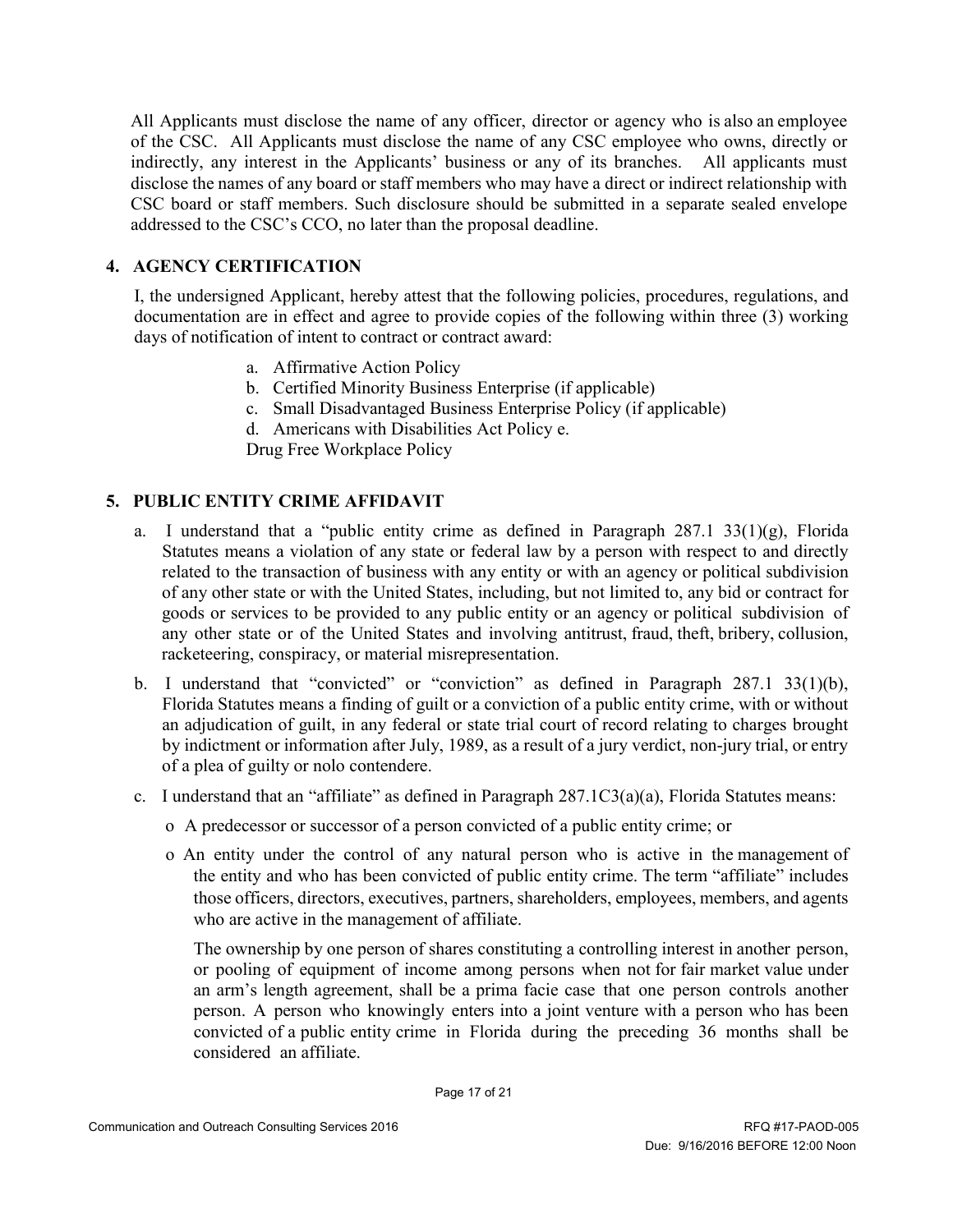- d. I understand that a "person" as defined in Paragraph 287.1330) (e), Florida Statutes means any natural person or entity organized under the laws of any state or of the United States with the legal power to enter into a binding contract and which bids or applies to bids on contracts for the provision of goods or services let by a public entity, or which otherwise transacts or applies to transact business with a public entity. The term "person" includes those officers, directors, executives, partners, shareholders, employees, members, and agents who are active in management of an entity.
- e. Based on information and belief, the statement which I have marked below is true in relation to the entity submitting this sworn statement. (Please indicate which statement applies).
	- o Neither the entity submitting this sworn statement, nor any officers, directors, executives, partners, shareholders, employees, members, or agents who are active in management of the entity, nor any affiliate of the entity have been charged with and convicted of a public entity crime subsequent to July 1, 1989.
	- o The entity submitting this sworn statement, or one or more of the officers, directors, executives, partners, shareholders, employees, members, or agents who are active in management of the entity, or an affiliate of the entity has been charged with and convicted of a public entity crime subsequent to July 1, 1989, AND (Please indicate which additional statement applies.)
	- o There has been proceeding concerning the conviction before a hearing officer of the state of Florida, Division of Administrative Hearings. The final order entered by the hearing officer did not place the person or affiliate on the convicted vendor list. (Please attach a copy of the final order).
	- o The person or affiliate was placed on the convicted vendor list. There has been a subsequent proceeding before a hearing officer of the State of Florida, Division of Administrative Hearings. The final order entered by the hearing officer determined that it was in the public interest to remove the person or affiliate from the convicted vendor list. (Please attach a copy of the final order).
	- o The person or affiliate has not been placed on the convicted vendor list. (Please describe any action taken by or pending with the Department of General Services).

# **ORGANIZATION'S NAME AND ADDRESS:**

Page 18 of 21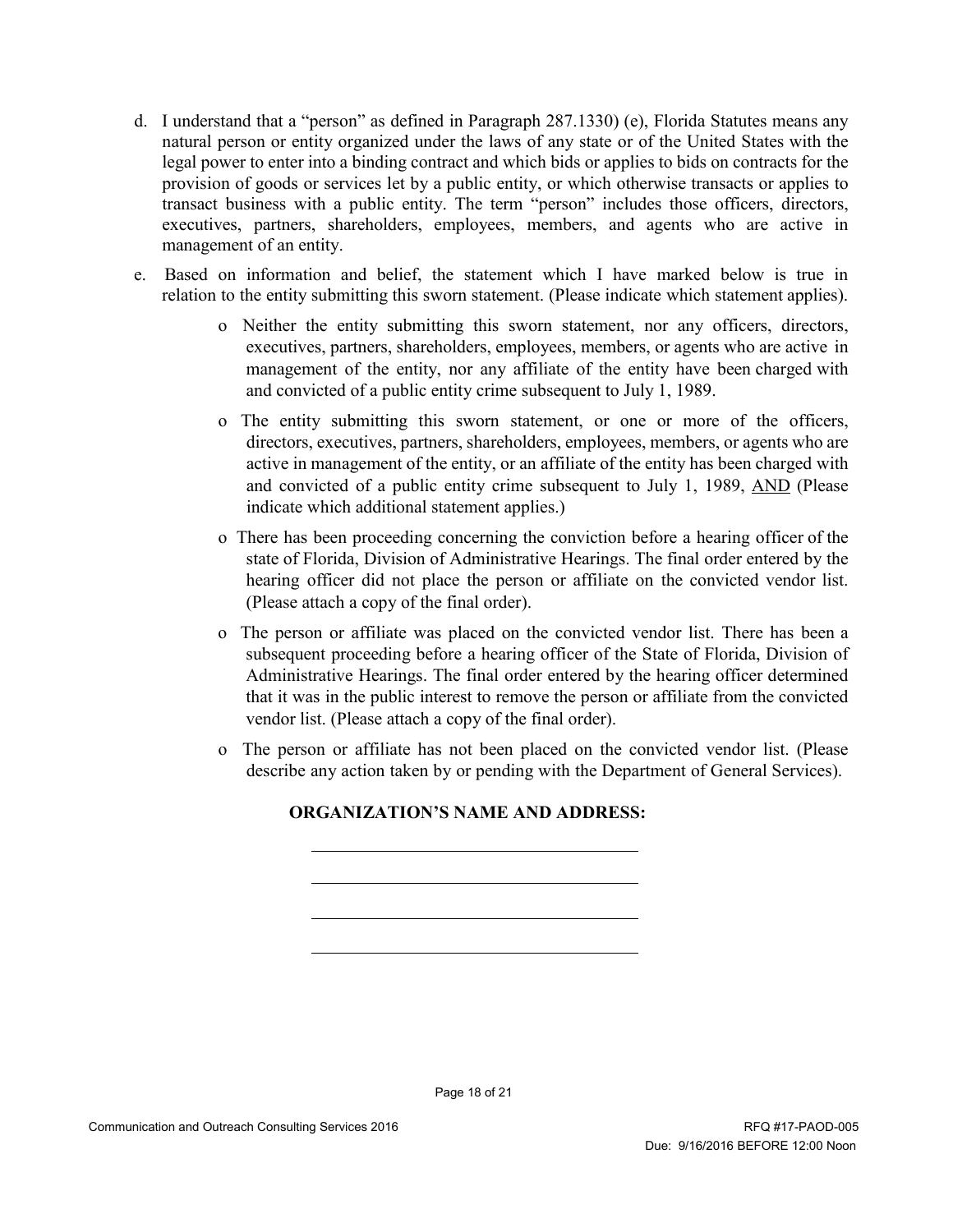#### **NOTE: AS EVIDENCED BY MY SIGNATURE BELOW, I UNDERSTAND AND WILL COMPLY WITH ALL TERMS AND CONDITIONS STATED HEREIN:**

| Type Authorized Official's Name                                                                                                                       | Authorized Official's Title      |
|-------------------------------------------------------------------------------------------------------------------------------------------------------|----------------------------------|
| Authorized Official's Signature                                                                                                                       | Date                             |
| FEDERAL EMPLOYER IDENTIFICATION NUMBER                                                                                                                |                                  |
| <b>FOR NOTARY PUBLIC (OFFICIAL USE ONLY)</b>                                                                                                          |                                  |
| <b>STATE OF FLORIDA</b><br><b>COUNTY OF BROWARD</b><br>The foregoing Agreement was acknowledged before me this ______ day of _________________, 2016, |                                  |
|                                                                                                                                                       |                                  |
|                                                                                                                                                       |                                  |
|                                                                                                                                                       |                                  |
| Personally known_____ OR    Produced Identification_______<br>Type of identification produced:                                                        |                                  |
| (Seal)                                                                                                                                                |                                  |
|                                                                                                                                                       | Notary Public - State of Florida |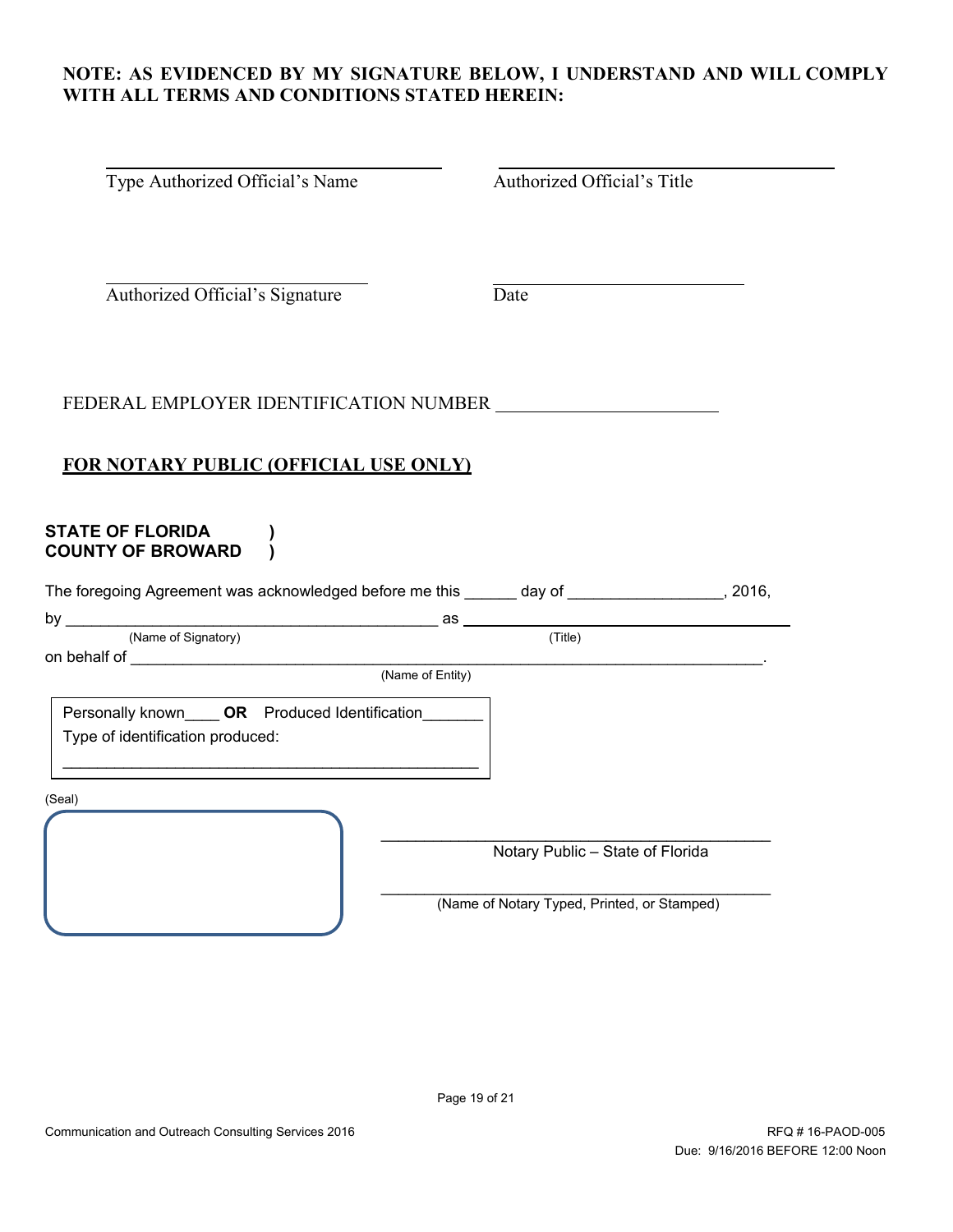# **Information related to the Planning of the Children's Services Council of Broward County's (CSC) Youth Summit 2017**

Approximately every five years, the CSC, in its role as backbone of the Broward County Children's Strategic Plan, leads the organization and implementation of a Youth Summit. The event provides an opportunity for the Broward County child and family serving community and other stakeholders to assess the state of services related to the wellbeing of all children and families in Broward and plan accordingly over the following five years.

Follow this provided link,<http://bit.ly/2aNxcc3> for information and collaterals related to the 2012 Broward County Youth Summit.